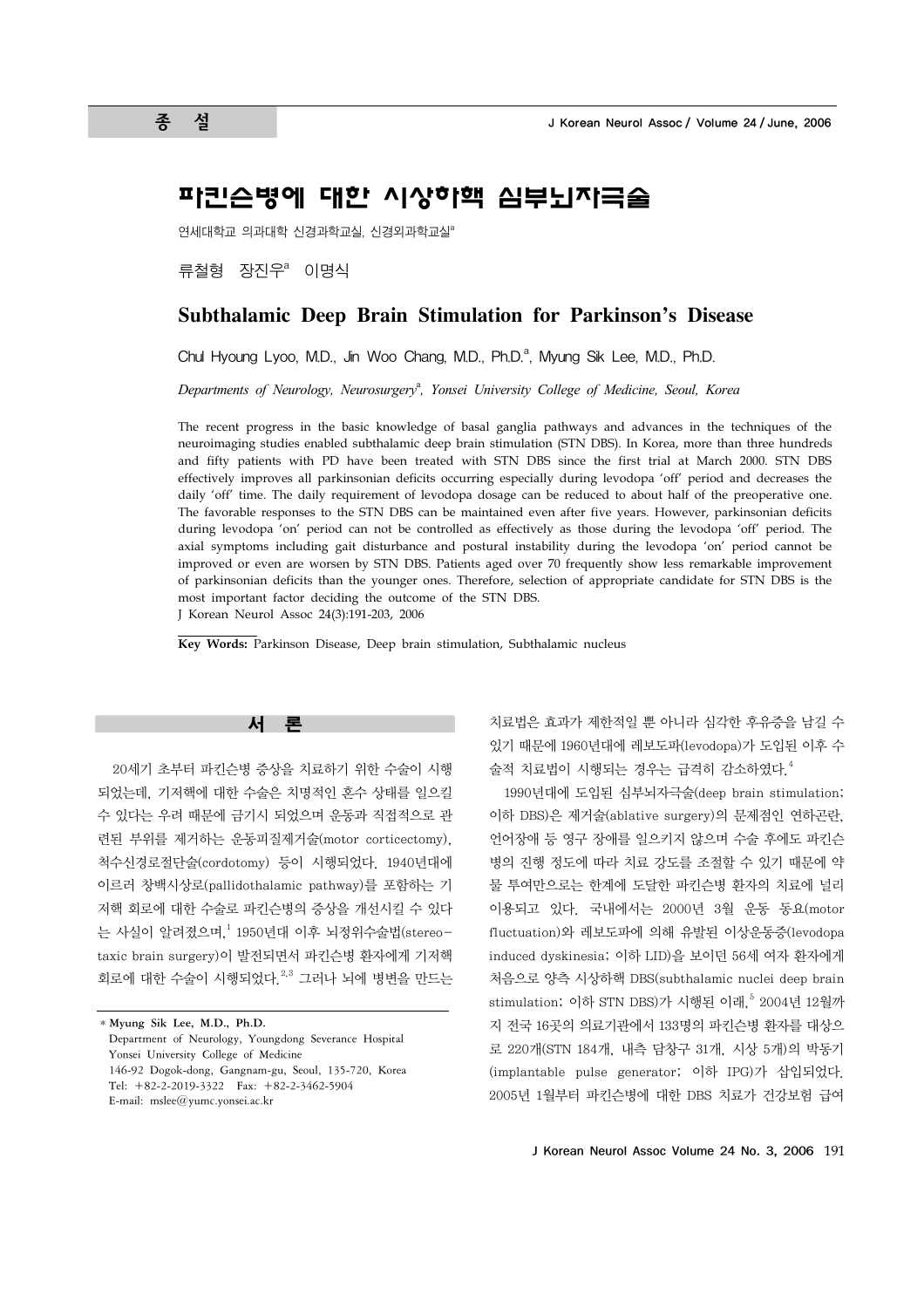대상에 포함되면서 2005년에 한 해 동안 19곳의 의료기관에서 220명의 파킨슨병 환자가 DBS 수술을 받았으며 앞으로도 많은 환자가 수술적 치료를 받게 될 것으로 예상된다.

# 파킨슨병의 병태생리

흑질-선조체 도파민 신경세포가 소실되면 직접경로(direct pathway)를 통해 내측창백핵 (internal globus pallidus; 이하 GPi)으로 전달되는 억제성 연결의 활성이 감소하여 GPi의 활성 이 올라간다. 또한 간접경로(indirect pathway)를 통해 외측 창백핵(external globus pallidus; 이하 GPe)으로부터 STN으 로 전달되는 억제성 연결의 활성이 감소함에 따라 STN의 활성 이 증가하고 GPi의 활성이 증가함으로써 시상으로 전달되는 억 제성 기저핵 출력이 증가되어 파킨슨 증상이 생기는 것으로 생 각된다(Fig. 1).6,7

1-methyl-4-phenyl-1,2,3,6-tetrahydropyridine (이하 MPTP)로 파킨슨병을 유발시킨 원숭이 기저핵의 2-deoxyglucose (이하 2–DG) 섭취율을 조사한 연구<sup>8</sup>에서 GPe의 2–DG 섭취율은 24-27% 증가하고, 시상의 배쪽바깥쪽핵(ventrolateral nucleus)과 배쪽앞쪽핵(ventroanterior nucleus)의 2-DG 섭취율은 14-22% 증가하지만 STN의 2-DG 섭취율은 17-26% 감소했으며, GPi의 2-DG 섭취율은 변화가 없었다.

2-DG 섭취율은 주로 신경접합부의 활성(synaptic activity)을 나타내기 때문에, 이 소견들은, 선조체에서 GPe로 보내는 억제 성 신호가 증가하고 GPe에서 STN으로 보내는 억제성 신호가 감소하며 STN의 활성도가 증가해 GPi가 활성화되고, GPi에서 시상으로 보내는 억제성 신호는 증가하는 것으로 해석될 수 있 다. 결과적으로 시상에서 대뇌피질로 보내지는 흥분성 신호가 과도하게 억제되어 파킨슨 증상이 나타나는 것으로 해석된다.

MPTP로 파킨슨 증상이 생긴 원숭이에게 신경세포 자체의 활성을 나타내는 cytochrome oxidase I (COX-I) mRNA의 발 현을 조사한 결과9 STN, GPi, 흑질 망상부(substantia nigra pars reticulata; 이하 SNr) 신경세포의 COX-I mRNA 발현이 증가했다. 레보도파를 투여하면 이들 신경세포의 활성도는 부 분적으로 감소되었으며, 장기적으로 레보도파 치료를 받은 환 자의 기저핵에서는 COX-I mRNA 발현이 정상인과 차이가 없 어, 비정상적으로 증가된 기저핵 출력이 레보도파 치료에 의해 서 감소되는 것이 파킨슨 증상의 호전과 관련이 있을 것으로 생 각된다.9

미세전극(microelectrode)을 이용하여 정상 원숭이 STN 신 경세포의 전기 활동을 측정하면 평균 19 Hz의 자발적 전기활동 이 나타나지만, MPTP를 투여해서 파킨슨병을 유발시킨 원숭이 는 평균 26 Hz로 나타나고 돌발파(bursting activity)를 보이는 신경세포도 증가한다.10 GPi의 전기활동 빈도는 증가된다는 보



**Figure 1.** Basal ganglia pathways in normal and parkinsonian conditions. In Parkinson's disease, the inhibitory striato-GPe (external globus pallidus) pathway is enhanced and the activity of inhibitory signal from GPe to GPi (internal globus pallidus) is decreased. The subthalamic (STN) activity is increased with the progressive degeneration of nigral dopaminergic neurons. With the pathologically overactive STN and decreased inhibitory signal from GPe, the neurons in the GPi are over activated and consequently thalamic output to the cerebral cortex is inhibited. The activating and inhibitory pathways are represented by black and gray arrows, respectively. The activity of each pathway is expressed as the thickness of the arrow.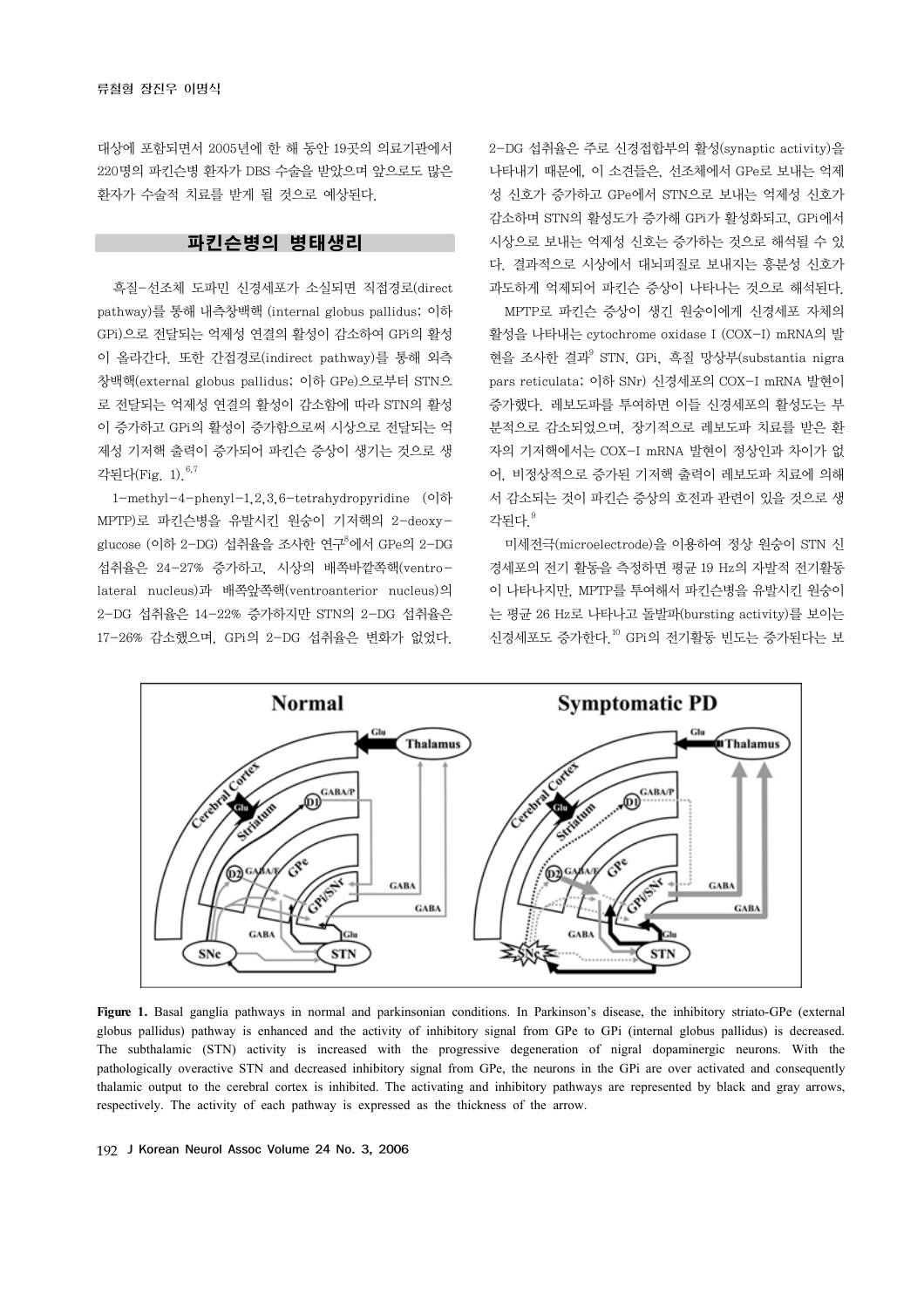고도 있지만,11 일정하지 않다는 보고도 있다.10 실제 파킨슨병 환자의 STN에서도 평균 37 Hz (25-75 percentile: 25-45 Hz) 의 자발적 전기활동과 불규칙하게 돌발적으로 나타나는 전기활 동 패턴(irregular bursting activity pattern)이 관찰되고, 사 지의 수동적 움직임이나 진전과 연관된 돌발파가 나타난다.12 MPTP로 파킨슨병을 유발시킨 영장류에게 apomorphine을 투 여하면 돌발파를 보이는 GPi 신경세포가 줄어들면서 전기활동 빈도도 감소하는 것으로 보아 파킨슨 증상의 호전은 기저핵 출 력 부위의 전기활동이 정상으로 돌아오는 것과 관련이 깊다는 것이 밝혀졌다. $13$ 

# STN DBS의 작용 기전

파킨슨병 환자나 동물 모델에서 STN에 병변을 만들면 파킨 슨 증상이 호전되는 것으로 보아 파킨슨 증상은 STN 활성 증가 와 관계가 있는 것으로 생각된다.14-17 STN DBS도 파킨슨 증상 을 호전시키는 것으로 보아 STN DBS가 STN 신경세포의 활성 을 억제한다는 가설이 제시되었다. 실제로 파킨슨병 환자에게 STN에 고주파 전기자극(high frequency stimulation; HFS) 을 가하면 자극이 끝난 뒤 일정 기간 동안 STN 신경세포의 전 기활동이 억제된다.18-20 또한 6-hydroxydopamine (6-OHDA) 을 투여해서 만든 파킨슨병 모델 쥐에서 STN에 HFS를 가하면 STN 신경세포의 COX-I mRNA 발현이 10-35% 감소한다.  $^{21,22}$ 

그러나 일반적으로 전기자극을 가하면 신경세포는 억제되기 보다는 흥분된다.23 STN, GPi, 중간배쪽핵(ventral intermediate nucleus; 이하 Vim) DBS의 부작용으로 나타나는 증 상들은 목표 주변을 지나는 구조물이 흥분될 때 나타나는 증상인 이상감각(paresthesia), 근긴장이상증, 이상시각(visual flashes) 인 경우가 대부분이다.<sup>24</sup> STN DBS를 하면 GPi 세포외액의 cGMP 농도가 증가되는 것이 관찰되어 DBS는 STN의 활성을 증가시키다는 보고가 있었다 25

이런 상반된 결과들로 인해 DBS의 작용 기전에 대해서 아직 논란이 있다.19,24,26 쥐의 뇌 절편을 이용한 실험에서 STN에 HFS를 가하면 돌발파를 이루는 극파(spike activity)가 유발되 나 극파와 극파 사이에서는 자연적으로 발생하는 전기활동이 억제되는 것으로 보아, STN DBS는 신경세포를 흥분시키는 것 과 억제하는 기전을 모두 갖고 있다는 가설이 제시되었다.<sup>27</sup> HFS는 STN 신경세포를 단순히 흥분 혹은 억제시키는 것이 아 니라 새로운 규칙적인 외부 자극(HFS)에 따라 반응하도록 만들 기 때문에<sup>10,12</sup> 비정상적인 기저핵 활동대신에 강제된 규칙적인 전기활동이 시상으로 전달되게 한다는 가설이 제시되었다.  $^{26,27}$ 

# STN DBS 수술 기법

### 1. STN의 뇌정위 좌표

STN은 전교련-후교련 연결선(anterior commissure-posterior commissure line; 이하 AC-PC line)을 기준으로 아래로 0-6 mm 사이, 정중선에서 옆으로 10-13 mm 사이, AC-PC line의 중간 1/3 위치에서 아몬드 형태로 관찰된다. 적핵(red nucleus) 의 1-2 mm 앞, SNr의 2-3 mm 위쪽 옆에 위치하며, 바깥쪽으 로는 내포(internal capsule)에 의해, 뒤쪽으로는 유두체  $(\text{mammillary body})$ 에 의해 경계지워진다 $(\text{Fig. 2})^{28}$  일반적으



Figure 2. Serial section of coronal magnetic resonance imaging (MRI) with fluid-attenuated inversion recovery (FLAIR) sequence visualizing the subthalamic nucleus (STN). The STN can be visualized by T2-weighted and FLAIR MRI as the low signal intensity structure. The red nucleus is located posteromedial to the STN. The substantia nigra constitutes the inferior border of STN. The serial section of coronal MRI around the STN from the point 20mm (top) posterior to the anterior commissure (AC). The arrows indicate outer margin of STN.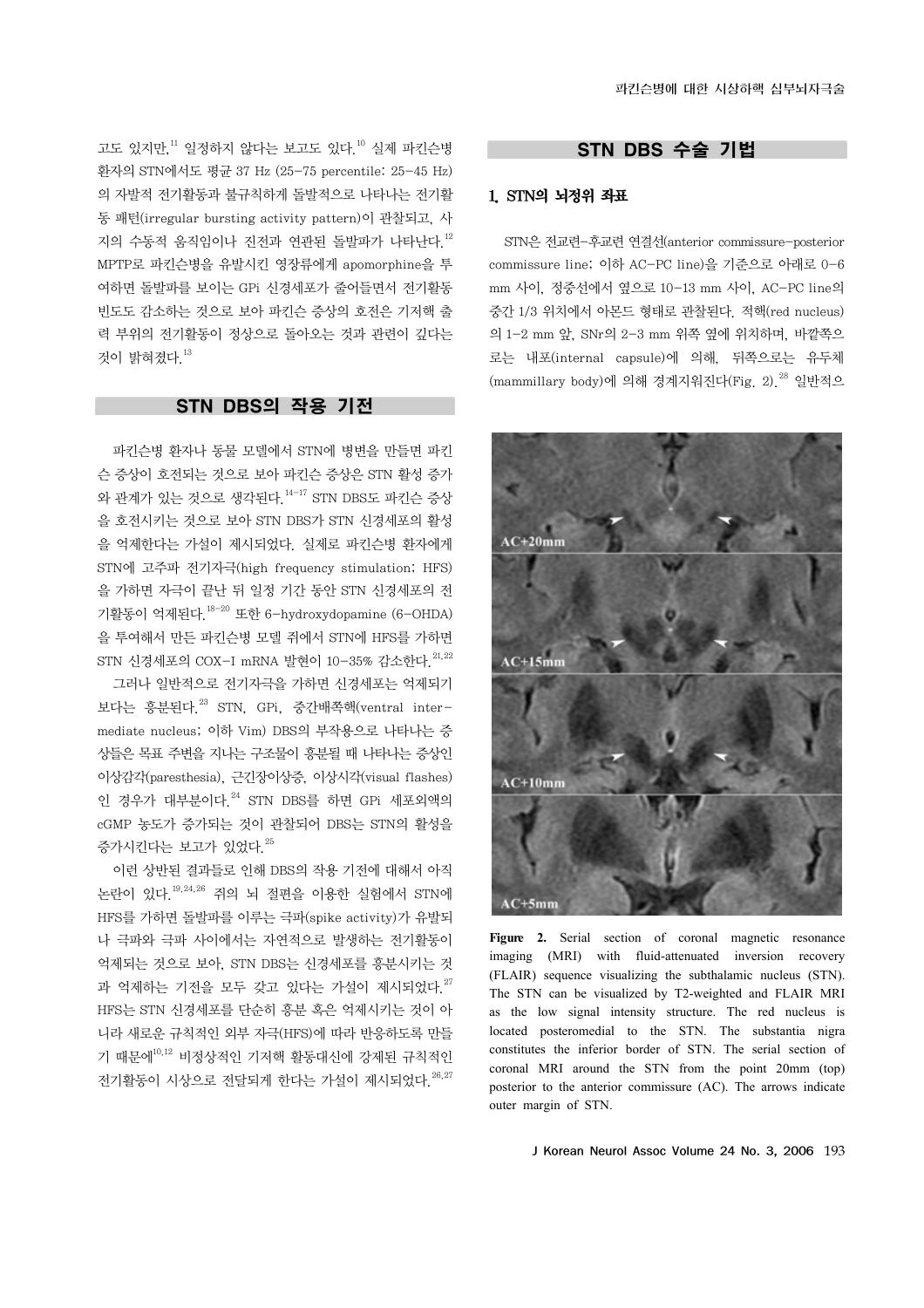로 STN DBS의 최적의 표적은 AC-PC line 중앙에서 아래로 2-4 mm 사이, 정중선에서 옆으로 11-13 mm 사이, AC-PC line 중앙에서 후방으로 2-3 mm 사이로 알려져 있다.

#### 2. STN DBS 수술 과정

STN DBS 수술은 신경계 영상 검사와 신경생리검사를 이용 해 해부학적 및 생리학적 표적의 위치에 전극을 삽입한 뒤, 외 부 전기자극기(test stimulator)를 이용하여 삽입된 전극이 그 위치에서 어떤 반응을 일으키는지 확인하는 과정으로 진행된 다.

국소마취하에서 정위수술장치(stereotactic frame)를 환자 의 두개골에 고정시킨 후 자기공명영상(magnetic resonance image; MRI)을 얻는다. T1-강조 영상과 T2-강조 영상을 이용 해 STN의 뇌정위 좌표값을 얻는다. 양측 관상봉합선 앞쪽에 두 개골 천공(burr hole)을 만든 다음 신경생리검사를 시행한다. 미세전극기록(microelectrode recording; MER)은 AC-PC line을 지나는 여러 축을 따라 미세전극을 전진시키며 각 지점

의 신경세포의 자발 및 유발 전기활성도(spontaneous and evoked neuronal electrical activity)를 기록한다. 모든 지점 에서 나타나는 전기활성도를, 목표점을 지나는 시상단면에 표 시하여 STN의 경계를 확인한 뒤 전극을 삽입할 목표점을 설정 하고, 최종적으로 외부 전기자극기를 이용하여 목표지점이 STN 위치와 일치하는지 확인한다. 정해진 목표지점에 네 개의 접촉면이 있는 전극(tetrapolar electrode)을 삽입하고 엑스선 조영술(fluoroscope)등으로 전극의 위치를 확인한 후 두개골에 고정한다. 전신마취를 한 후 IPG를 쇄골 아래 부분에 삽입하고, 전극선과 연장선을 피부 밑으로 통과시킨 다음 IPG와 연장선을 연결한다(Fig. 3).

#### 3. 미세전극기록(microelectrode recording; MER)

전기생리학적 검사인 MER은 STN DBS 수술의 성적 향상과 합병증 예방에 도움이 된다. 두개골 천공 위치에서 STN까지 조 금씩 전극을 전진 시키면서 MER을 시행하면, 각 부위마다 신경 세포의 고유한 전기 활동이 나타난다. STN은 40-50 Hz, SNr



**Figure 3.** Postoperative radiological studies after a subthalamic deep brain stimulation (STN DBS). (A) A plain X-ray shows components of STN DBS. The arrow heads indicate the connector between the electrode lead and extension wire. (B and C) The axial T2 and T1-weighted MRI show the tips of the electrodes which are visualized as the signal void structures located at the midbrain. (D and E) The reconstructed coronal and sagittal T1-weighted MRI studies show electrode leads passing through the brain parenchyme.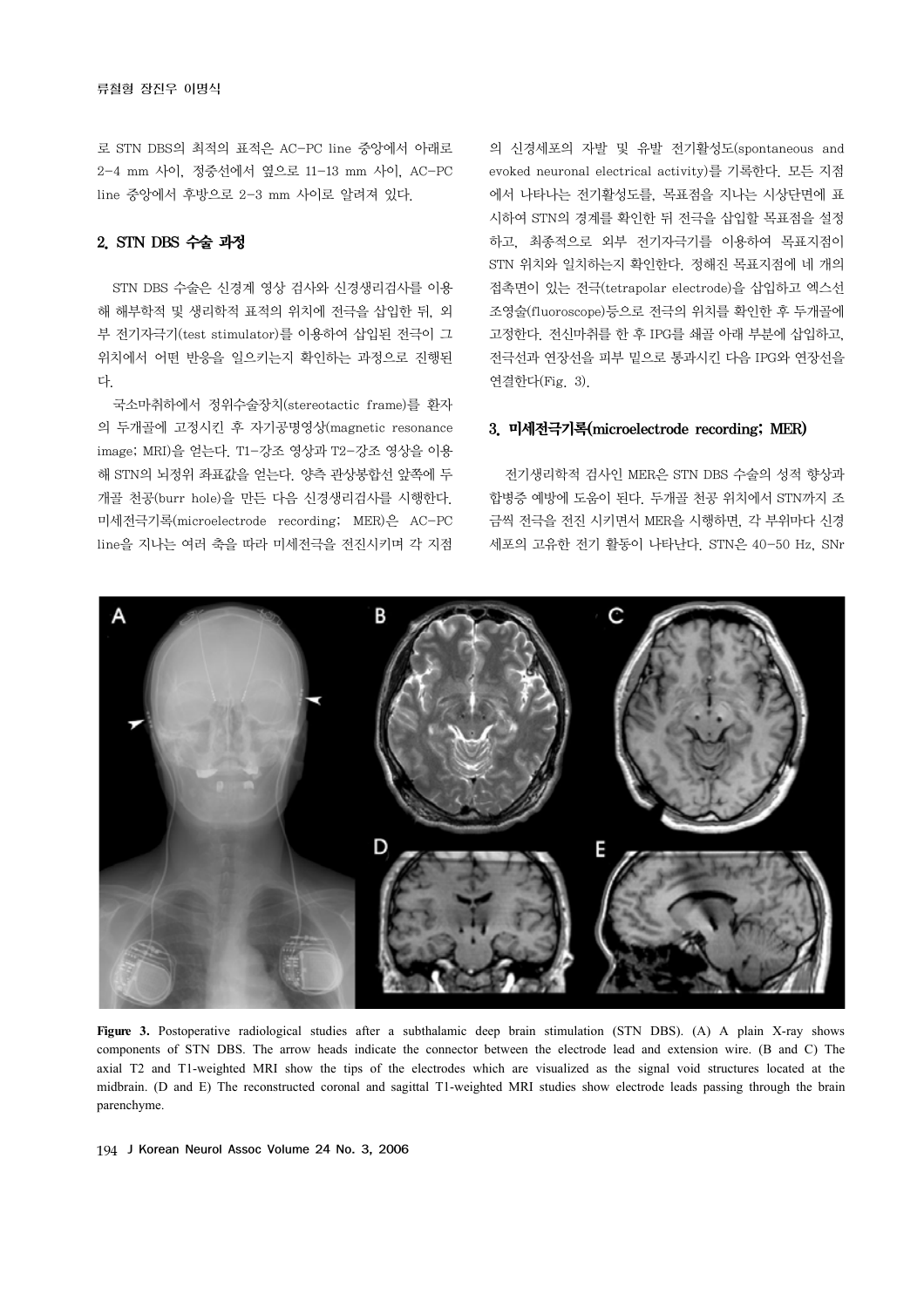은 80-120 Hz로 높은 주파수를 보이기 때문에 STN의 위치를 확인하기가 용이하다는 주장이 있으나.<sup>12</sup> STN 신경세포의 전기 주파수가 SNr보다 더 높다는 보고도 있다.<sup>29</sup> 이런 주파수에 관 한 논란이 있지만 STN에서는(주로 등쪽바깥쪽 STN) 진전과 연 관된 활동을 하는 신경세포, 수동 혹은 자발적 관절운동에 반응 하는 신경세포가 다수 관찰되기 때문에 SNr이나 다른 기저핵 부위와 구분된다.

# 4. 거시전극을 이용한 전기자극술(electrical stimulation using macroelectrode)

수술 중에 외부로부터 삽입된 전극을 통해 전기자극기로 STN을 자극하면 사지의 무운동증(akinesia)이 크게 호전되는 것을 관찰할 수 있다. 특히 손목 강직이 줄어들면 그곳을 좋은 수술 목표로 판단한다. $30$ 

# STN DBS의 효과

# 1. STN DBS의 장기적인 효과

2년 이상 추적 관찰을 시행한 연구들에서 STN DBS는 레보 도파에 반응하는 대부분의 파킨슨 증상을 크게 호전시키며, 장 기간 레보도파 치료에 따른 합병증인 운동 동요를 감소시키고, 레보도파 투여량도 줄일 수 있게 해 준다는 사실이 확인되었다  $(Table 1)$   $31-39$  약물 효과가 소멸되 $($ 약효 소멸; drug off) 상태 에서 측정한 UPDRS 운동 점수는 수술 전에 비해 28-65% 호전 되고 하루 중 약효 소멸 상태가 차지하는 비율도 50%에서 5-17%로 줄어들었으며, 환자의 일상 생활 척도(activities of daily living score; 이하 ADL 점수)도 17-61% 호전되었다. 수 술 전에 비해 레보도파 복용량은 30-67% 줄었는데도 불구하고 진전, 강직, 서동과 같은 파킨슨병의 주요 증상이 모두 호전되 었으며, 특히 진전은 가장 큰 호전 (60-87%)을 보였다. 뿐만 아 니라 약물 효과가 지속되는(약효 작동; drug on) 상태에 나타나 는 이상운동증(levodopa induced dyskinesia; 이하 LID)의 심 한 정도도 29-79% 줄어들었다.

약효 작동 상태에서 STN DBS를 가하면 약효 소멸 상태에서 STN DBS를 가했을 때만큼 좋은 효과를 얻을 수는 없다. UPDRS 운동 점수가 36% 호전되었다는 연구가 있으나, 오히려 48% 나빠졌다는 보고도 있어 약효 작동 상태에서는 STN DBS 효과가 일정치 않은 것으로 생각된다. 진전은 약효 작동 상태에 서도 50-98% 호전되어 약효 소멸 상태와 유사한 효과를 얻을 수 있었고, 강직도 7-63% 호전되었다. 그러나 서동에 대한 DBS 효과는 일정치 않았는데 오히려 두 배로 나빠졌다는 보고 도 있었다. 약효 작동 때의 ADL 점수는 호전되었다는 보고도 있으나, 나빠졌다는 보고가 더 많았으며 심지어 92% 악화되었 다는 보고도 있다. 체간 증상(axial signs)을 평가하는 보행 점 수는 약효 소멸 상태에서는 수술 전과 비교했을 때 약 28-52% 호전을 보였지만, 약효 작동 상태에서는 수술 전에 비해 변화가 없거나 오히려 두 배 이상 증가해서 환자의 ADL이 수술 전에 비해 나빠지는 큰 원인이 되었다.

# STN DBS의 부작용

#### 1. 수술과 연관된 부작용

81명의 파킨슨병 환자에게 160개의 전극을 삽입해 DBS를 시 행한 결과가 발표되었는데, 한 명에게서 수술 중에 전극 삽입으 로 인한 뇌출혈이 생겼지만 후유증 없이 회복되었고, 한 명은 수술 직후에 한 차례의 간질 발작을 일으켰다. 한 명에게는 수 술 1개월 이내 전극선에 감염이 생겨서 이를 제거했고, 다른 한 명은 수술 9개월 뒤에 전극선 감염이 생겼다. IPG에 감염이 생 긴 3명에게는 IPG와 전극을 모두 제거한 뒤 다시 삽입했다. 전 극을 잘못 삽입하여 효과가 없었던 10명은 모두 재수술을 통해 좋은 효과를 보았다.40 197명에 대해 316개의 전극을 삽입한 연구에서는 수술 부작용이 조금 더 높게 보고되었는데, 12명 (6.1%)이 뇌출혈이 생겼고, 7명(3.5%)이 감염이 생겼으며, 전 극을 잘못 삽입해서 위치를 교정해야 했던 경우는 3명(1.7%)이 었다. 수술 직후에 17명(8.6%)은 혼돈이 생겼으며 두 명(1%)은 폐색전증이 생겼다 $41$ 

#### 2. 기계적인 문제로 인한 부작용

파킨슨병으로 인해 DBS를 받은 환자 중 20-25%에서 기계 및 전기 시스템 장애가 생길 수 있다. <sup>40,42,43</sup> 전극선이나 연장선 (extension wire)의 이동, 절단, 단락이 생길 수 있으며 IPG 자 체에 이상이 생길 수도 있다. <sup>42</sup> 전극선이나 연장선의 손상은 목 에 이상운동이 심한 환자에게 잘 생긴다.44 연장선이 손상된 경 우와는 달리 전극선이 손상되면 뇌정위수술을 다시 해야 하므 로, 전극선이 손상되지 않도록 하는 것이 중요한데, 연결부를 유상돌기 위쪽에 두면 전극선이 목 움직임의 영향을 받지 않게 된다.45 수술 후 추적 관찰 중 갑자기 DBS 효과가 떨어지거나 예상하지 못했던 자극과 연관된 증상이 나타나는 경우에는 전 극의 임피던스를 측정하고 X-선 촬영을 해서 전극선과 연장선 이 파손되었는지 확인해야 한다. $46$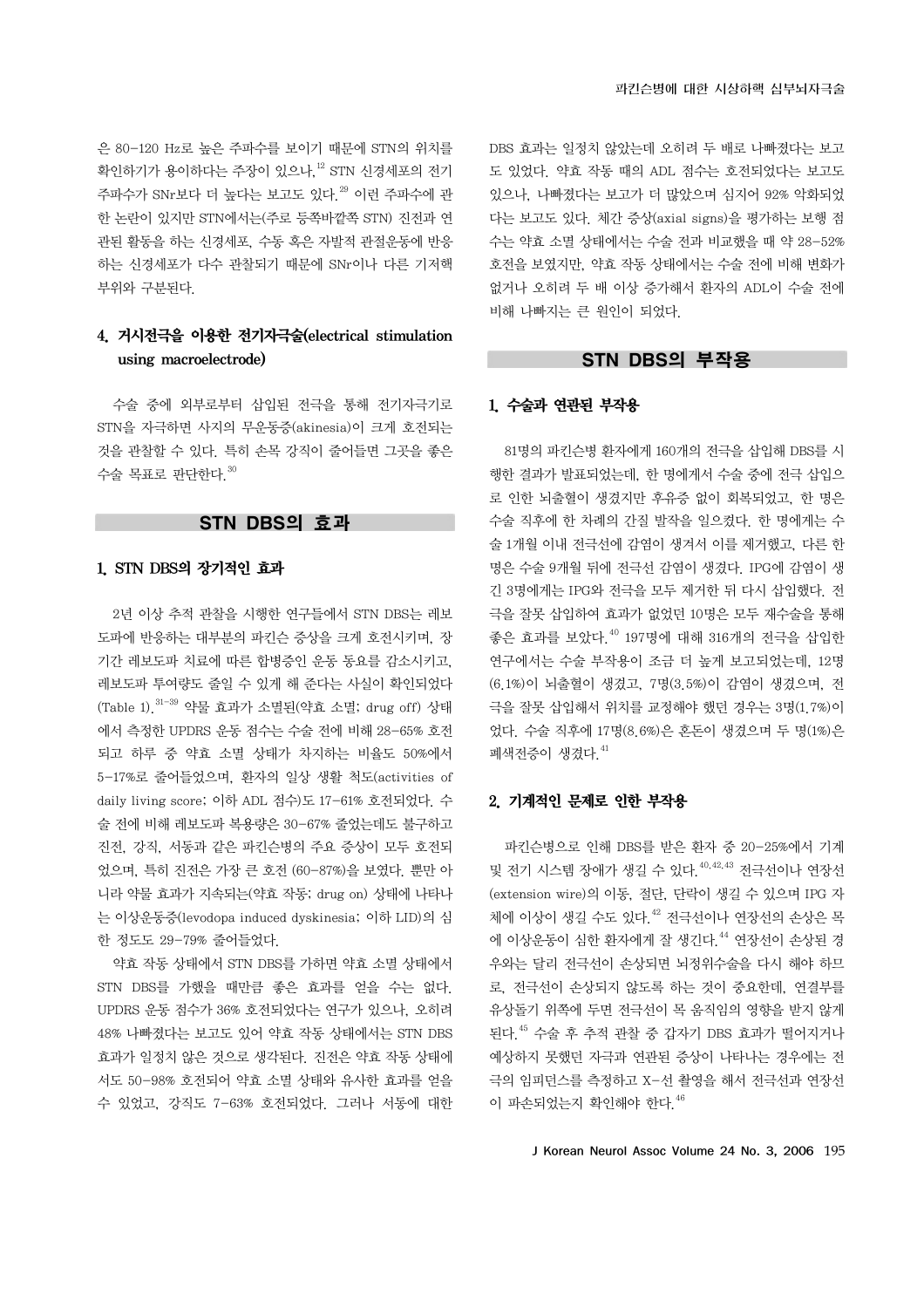|                                                    |              |                             |                   |                         | daily          |                |                 |                 | UPDRS II        |                       |              |                |                  |                    | UPDRS III                  |                          |                    |                | UPDRS                   |
|----------------------------------------------------|--------------|-----------------------------|-------------------|-------------------------|----------------|----------------|-----------------|-----------------|-----------------|-----------------------|--------------|----------------|------------------|--------------------|----------------------------|--------------------------|--------------------|----------------|-------------------------|
| author                                             | study        | number                      | duration          |                         | ही             | LED            |                 |                 |                 |                       |              |                |                  |                    |                            |                          |                    |                | $\overline{\mathbb{Z}}$ |
| (year)                                             | design       | patients<br>of <sub>0</sub> | follow-up<br>F    |                         | time           | (mg)           | ADL             |                 | total           |                       | trem or      |                | ngi dity         |                    | bradykinesia               |                          | gait               |                | dyskinesia              |
|                                                    |              |                             |                   |                         | (%)            |                | 固               | ā               | <b>EEO</b>      | ă                     | <b>EE</b>    | ð              | 臣                | ā                  | <b>CEE</b>                 | ā                        | <b>GFF</b>         | ð              | F                       |
| Rodriguez-                                         | open label   | 49/68                       | mean              | preOP                   |                | 1,309          | 29.7            | 10.6            | 56.7            | ∞<br>22.              | 13.1         | 2.5            | 10.8             | S<br>4.            | Ö<br>$\overline{2}$        | Ō<br>oo.                 | 2.9                | O,<br>Õ        | 2.0                     |
| (2005)<br>Oroz                                     | multicenter  |                             | 3.8y              | $\texttt{postOP}$       |                | $-34.4$<br>859 | 16.9<br>$-43.1$ | $+17.0$<br>12.4 | $-49.6$<br>28.6 | $-11.0$<br>20.3       | -87.0<br>17  | $-80.0$<br>0.5 | $-59.3$<br>44    | $-35.6$<br>2.9     | $-43.2$<br>113             | $-9.0$<br>$\overline{8}$ | $-41.4$<br>17      | $+33.3$<br>1.2 | $-59.0$<br>0.8          |
|                                                    |              |                             |                   | change (%)              |                |                |                 |                 |                 |                       |              |                |                  |                    |                            |                          |                    |                |                         |
| Capecci                                            | open label   | 13/23                       | $\mathbb{Z}^2$    | $\text{pre}\text{OP}$   | 46.1           | 988            | 16.6            |                 | 38.3            | 10.2                  |              |                |                  |                    |                            |                          |                    |                |                         |
| (2005)                                             |              |                             |                   | $_{\rm postOP}$         | 5.2            | 561            | 10.6            |                 | 18.0            | 13.5                  |              |                |                  |                    |                            |                          |                    |                |                         |
|                                                    |              |                             |                   | change (%)              | $-88.7$        | $-43.2$        | .36.1           |                 | 53.0            | $+32.4$               |              |                |                  |                    |                            |                          |                    |                |                         |
| Visser-Vand open label                             |              | 20/20                       | $_{\rm mean}$     | pre OP                  |                | 1,133          | 23.9            | $\overline{5}$  | 42.3            | 18.6                  | 4.2          | 13             | $\overline{5}$   | $\circ$<br>S,      | $\circ$<br>$\overline{15}$ | 6.5                      | $\infty$<br>$\sim$ | 0.6            | 1.9                     |
| ewalle<br>(2005)                                   |              |                             | 53.6m             | $\texttt{postOP}$       |                | 598            | 67              | Ō,<br>m         | 24.2            | 14.4                  | 17           | 0.2            | 5<br>$\sim$      | 11                 | 112                        | 6.9                      | 1.8                | 1.3            | 0.4                     |
|                                                    |              |                             |                   | change $(\%)$           | $\overline{}$  | $-47.2$        | $-59.4$         | $-57.1$         | $-42.8$         | $-22.6$               | $-59.5$      | $-84.6$        | $-72.5$          | $-63.3$            | $-25.3$                    | $+6.2$                   | $-35.7$            | $+116.7$       | $-78.9$                 |
| Rodriguez-                                         | double blind | $10/10$                     | 4y                | preOP                   | 1,288          |                |                 | 48.0            | 12.6            |                       |              |                |                  |                    |                            |                          |                    |                |                         |
| (2004)<br>Croz                                     | open label   |                             |                   | $\texttt{postOP}$       | 641            |                |                 | 17.0            | 10.0            |                       |              |                |                  |                    |                            |                          |                    |                | ∽                       |
|                                                    |              |                             |                   | change $(\%)$           | $-50.2$        | $-61.0$        |                 | $-64.6$         | $-16.7$         |                       |              |                |                  |                    |                            |                          |                    |                | $-53.0$                 |
| Krause                                             | open label   | 24/27                       | mean              | preOP                   |                |                | 4<br>22.        |                 | 59.8            | 21.0                  |              |                |                  |                    |                            |                          |                    |                |                         |
| (2004)                                             |              |                             | $29.8~\mathrm{m}$ | $\texttt{postOP}$       |                |                | 18.6            |                 | 36.0            | 25.0                  |              |                |                  |                    |                            |                          |                    |                |                         |
|                                                    |              |                             |                   | change (%)              |                | $-30.0$        | $-17.0$         |                 | $-39.8$         | $+19.0$               |              |                |                  |                    |                            |                          |                    |                | $+70.8$                 |
| Krack                                              | open label   | 42/49                       | 5 <sub>g</sub>    | preOP                   |                | 1409           | 30.4            | 7.3             | 55.7            | ω<br>$\overline{4}$ . | $\sim$<br>'n | 0.4            | 4<br>$\tilde{1}$ | v<br>m             | m<br>$\widetilde{\Xi}$     | 4<br>4                   | Ē<br>m             | 0.5            | $\frac{9}{1}$           |
| (2003)                                             |              |                             |                   | $\texttt{postOP}$       |                | 518            | 15.6            | 14.0            | 25.8            | 21.1                  | 1.3          | 0.2            | Ö<br>S.          | $\infty$<br>$\sim$ | 5<br>oi                    | 4<br>∞                   | 1.5                | 1.0            | 0.8                     |
|                                                    |              |                             |                   | change $(\%)$           |                | $-63.2$        | -48.7           | $+91.8$         | 53.7            | $+47.6$               | $-75.0$      | $-50.0$        | 70.9             | بہ<br>-22.         | $-48.6$                    | $+90.9$                  | $-51.6$            | $+100.0$       | 57.9                    |
| Herzog                                             | open label   | 20/48                       | $24~\mathrm{m}$   | $\text{pre}\text{OP}$   |                |                | 23.4            |                 | 44.9            | ω<br>$\overline{2}$   | 6.3          | 1.3            | $\frac{8}{8}$    | 2.4                | 18.3                       | 6.8                      |                    |                | 1.3                     |
| (2003)                                             |              |                             |                   | $\texttt{postOP}$       |                |                | 13.2            |                 | 19.2            | 12.4                  | 1.0          | 0.0            | 1.8              | 0.98               | 7.6                        | 4.8                      |                    |                | $\overline{0}$ .        |
|                                                    |              |                             |                   | change (%)              |                | $-67.0$        | $-43.6$         |                 | $-57.2$         | $-35.8$               | $-84.1$      | -97.7          | $-77.5$          | $-62.5$            | $-58.5$                    | $-29.4$                  |                    |                | $-92.3$                 |
| Pahwa                                              | open label   | 19/35                       | mean              | preOP                   | $\overline{4}$ | 1,240          | 21.1            | 11.6            | 41.3            | 26.2                  | 5.8          | ٣<br>$\sim$    | 5<br>ö           | $\omega$<br>Ğ.     | ۱Q<br>$\tilde{c}$          | 4<br>οó                  | $\infty$           | $\frac{8}{2}$  |                         |
| (2003)                                             |              |                             | $27.8\,$ m        | postOP                  | $\Box$         | 530            | 153             | 12.8            | 29.8            | 22.8                  | 12           | 0.3            | 7.2              | 5.6                | 10.6                       | $\overline{8}$           | 13                 | $\frac{8}{2}$  |                         |
|                                                    |              |                             |                   | change (%)              | $-61.4$        | $-57.3$        | $-27.5$         | $+10.3$         | $-27.8$         | $-13.0$               | $-79.3$      | $-88.9$        | $-24.2$          | $\overline{111}$   | $-15.9$                    | $-3.6$                   | $-27.8$            | 0.0            | $\overline{ }$          |
| Kleiner-                                           | open label   | 25/53                       | median            | preOP                   |                | 1,255          | 25.8            | 121             | 501             | 22.8                  | 9.85         | 2.0            | 9.2              | 5.4                | 16.4                       | $\frac{2}{8}$            |                    |                | $\frac{9}{1}$           |
| Fisman<br>(2003)                                   |              |                             | $24~\mathrm{m}$   | $\circ\mathfrak{so}(P)$ |                | 731            | 19.1            | 12.2            | 30.6            | 22.1                  | 2.7          | 0.7            | 63               | 5.0                | 10.8                       | $\frac{4}{3}$            |                    |                | 1.4                     |
|                                                    |              |                             |                   | change $(\%)$           | $\overline{ }$ | $-41.8$        | $-26.0$         | $+0.8$          | $-38.9$         | $-3.1$                | $-72.4$      | $-65.0$        | $-31.5$          | $-7.4$             | $-34.1$                    | $+2.4$                   |                    |                | $-28.9$                 |
| LED; levodopa equivalent dose, y, years, m, months |              |                             |                   |                         |                |                |                 |                 |                 |                       |              |                |                  |                    |                            |                          |                    |                |                         |

196 J Korean Neurol Assoc Volume 24 No. 3, 2006

Table 1. Long term efficacy of bilateral subthalarnic deep brain stimulation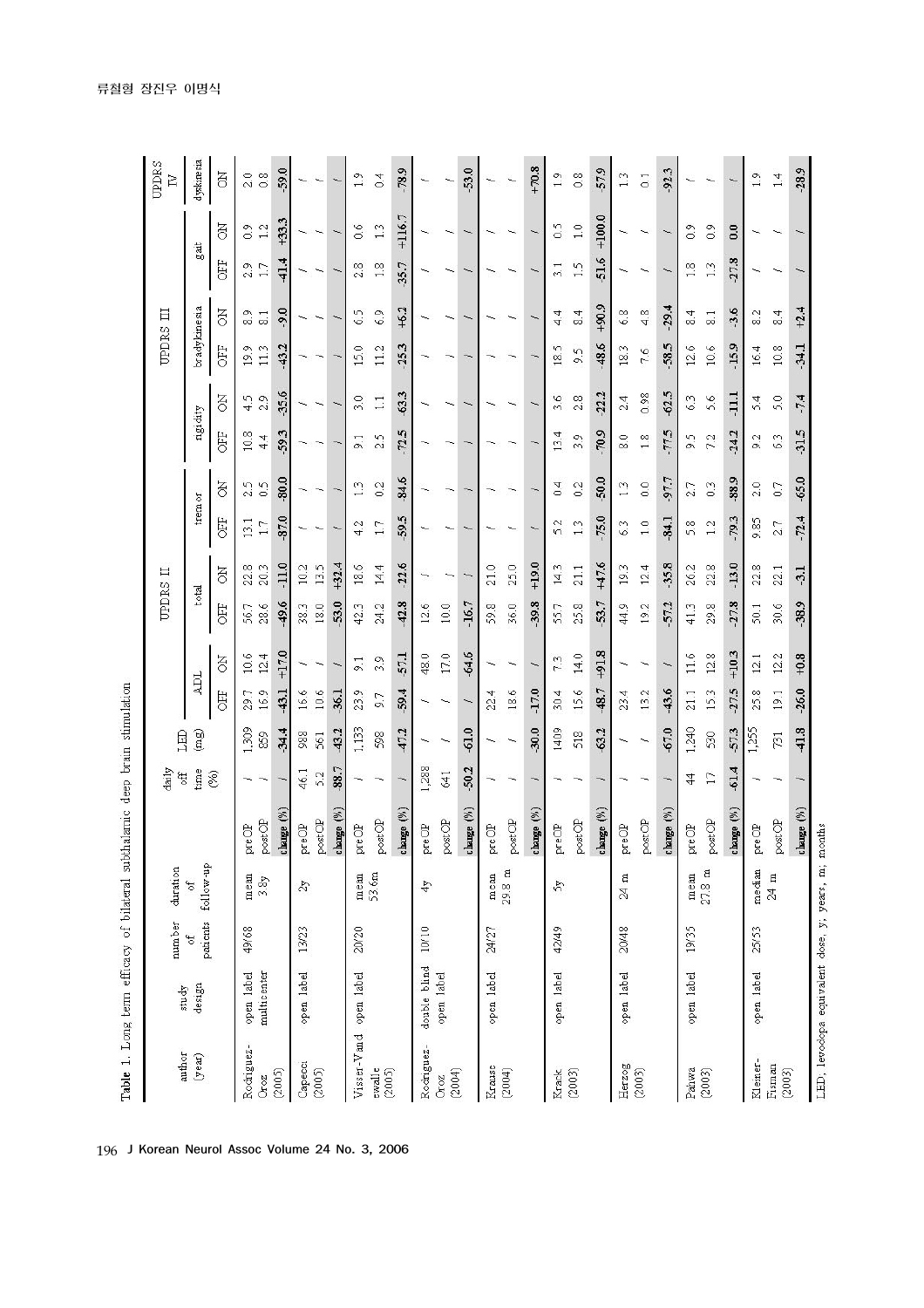환자에서는 1.5T 이상의 MRI를 사용하지 말도록 권고되며 코 일(coil)의 선택에서도 receive 전용 head coil, 전신에 전달되 는 transmit coil, 가슴까지 전달되는 head transmit coil은 금 기이다. 그 외에 MRI 촬영 조건에 따라서 신체로 전달되는 에 너지가 변할 수 있기 때문에 사용할 SAR(specific absorption rate)이 0.1 W/kg 이하일 때 촬영한다. 그 밖에 시상에 DBS를 받은 환자가 심율동전환(cardioversion) 후 시상에 병변이 생기 고 이로 인해 DBS가 더 이상 작동하지 않게 된 경우도 보고되 었다.57

# 수술 목표물의 선택: STN 혹은 GPi

창백핵제거술(pallidotomy)을 통해 파킨슨 증상에 대한 효 과가 알려져 있던 GPi를 목표물로 DBS가 시작되었다. 58 파킨슨 병 동물 모델에서 STN을 수술적으로 제거하거나<sup>14,15</sup> 전기자극 을 가하면<sup>59</sup> 파키슨 증상이 크게 호전된다는 것이 밝혀지고 신 경계 영상기술의 발달과 MER에 힘입어 STN의 경계를 정확히 확인하는 것이 가능해지면서 STN을 목표로 DBS가 시도되었 다.60,61 STN은 GPi에 비해 부피가 작기 때문에(STN=약 158  $\mathrm{mm}^3$ , GPi=약 478  $\mathrm{mm}^3$ ) GPi DBS에 비해 낮은 강도의 자극을 가해도 원하는 효과를 얻을 수 있다.62 GPi DBS는 수술 후 레보 도파 복용량을 줄일 수 없거나 오히려 늘려야 하지만63-65 STN DBS은 레보도파 복용량을 줄여도 증상을 개선시킬 수 있으며 LID도 GPi DBS 수준으로 감소시킨다는 연구도 있어<sup>63,66,67</sup>  $STN$ 을 목표로 한 DBS가 널리 시행되고 있다 $^{68}$ 

그러나 STN과 GPi DBS 결과를 직접 비교하여 어떤 목표물 이 더 좋은 효과를 보이는지 연구된 경우는 많지 않다(Table 2).31,63,65-67,69,70 이 연구들 중에서 STN과 GPi 중에서 어느 곳 을 수술할지 무작위로 선정한 두 연구를<sup>67,70</sup> 제외하고 나머지 연구들은 환자의 상태에 따라 의사가 임의로 DBS 목표를 정했 기 때문에 선택편견(selection bias)이 개입되었다. 즉, LID가 심한 환자에 대해서는 GPi를 목표로 선택했을 가능성이 높다. 이 경우 GPi DBS는 LID에 대한 억제 효과가 크기 때문에 GPi DBS 후에 LID에 대한 걱정 없이 레보도파를 증량 투여했을 가 능성이 있다. $71$ 

최근에 STN과 GPi DBS의 장기적인 효과에 대한 비교 연구31 와 단기 효과에 대한 이중맹검 연구70에서 GPi DBS도 STN DBS에 버금갈 정도로 파킨슨 증상에 효과가 있었다. 소수의 연 구63를 제외한 대부분의 연구에서 STN DBS는 수술 전 약효 소 멸 상태의 UPDRS 운동 점수를 39-54%, GPi DBS는 33-39% 호전시켜 둘 사이에는 약 4-11% 차이가 있다(Table 2). 그러나 STN DBS의 부작용으로 인지기능과 언어능력 저하가 생길 수

#### J Korean Neurol Assoc Volume 24 No. 3, 2006 197

#### 3. DBS 자극 또는 자극 목표 부위와 연관되어 생기는 부작용

STN은 연결되는 신경 회로에 따라서 등쪽바깥쪽(dorsolateral) 의 감각-운동영역(sensory-motor part), 가운데의 연합영역 (associative part), 배쪽안쪽(ventromedial)의 변연영역(limbic part)으로 나뉘어진다.<sup>47</sup> STN DBS는 등쪽바깥쪽 STN을 자극 해서 파킨슨 운동 증상에 대한 개선을 목표로 하지만, 전기자극 이 STN의 연합영역이나 변연영역으로도 퍼지기 때문에 인지기 능과 행동에 변화가 생길 수 있다. <sup>48</sup> 또한 전기 자극이 STN 주 변으로 퍼져서 근육수축, 구음장애, 이상감각, 현훈, 안구편위 (ocular deviation), 안검연축(blepharospasm), 무운동증 악 화 등이 생길 수 있다. 30

STN DBS 후 장기간 추적 관찰한 결과 약 25%의 환자가 인지 기능 저하가 나타났고, 행동 및 기분장애(behavioral or mood disorders)가 생겼다.<sup>31</sup> 언어유창성(verbal fluency)과 언어기 억력(verbal memory)의 장애가 생기며, 그 외에도 수행능력 (executive function), 집중력(attention), 작업기억력(working memory)에 영향을 주다 <sup>48</sup> STN DBS를 받은 환자들 중 17-76%에서 항우울 효과(antidepressant effect)가 나타났지만, 2-33%에서는 우울증이 유발되고, 4-8%에서는 조증이 유발 (mania inducing effect)된다.<sup>49</sup> 일부에서는 운동 증상이 개선 됨에도 불구하고 자살을 시도한 보고도 있다 <sup>50-53</sup> 특히 수술 전 에 우울증이 있었던 환자는 수술 후 세심한 관찰이 필요하 다.  $49,52,53$ 

# 4. 주변 환경에 의해 발생되는 부작용

일상 생활에 자성을 띤 물체(예: 대형 스피커)의 영향으로 갑 자기 IPG가 꺼지거나 켜질 수 있어 Access Review□를 사용하 여 환자 스스로 IPG를 켜고 끄는 것을 익혀야 한다. 일상 생활 에 사용되는 전자제품들은 IPG에 간섭을 일으키지 않지만, 비 교적 큰 전자기장을 보내는 공항 검색대 같은 경우는 DBS 자극 강도가 변할 수도 있기 때문에 노출되지 않도록 주의한다.

STN DBS 후 증상이 호전되었으나 치과에서 양쪽 얼굴에 고 주파 투열치료(high frequency diathermy)를 받은 뒤 DBS 전 극 주변에 치명적인 뇌 손상이 생긴 경우가 있어, 54 DBS 수술을 받은 환자에게 모든 종류의 투열치료(단파, 초단파, 초음파)는 금기 사항이다. STN DBS 수술을 받은 환자에게 MRI 촬영을 해도 IPG의 기계적 오작동, 전극선 위치 변동 등은 생기지 않아 DBS 수술 후 MRI 촬영은 안전한 것으로 여겨졌다<sup>55</sup> 그러나 1.5T MRI로 요추를 촬영한 파킨슨병 환자에게 DBS 전극선 끝 주변으로 뇌출혈이 생긴 예가 보고되었다 <sup>56</sup> DBS 수술을 받은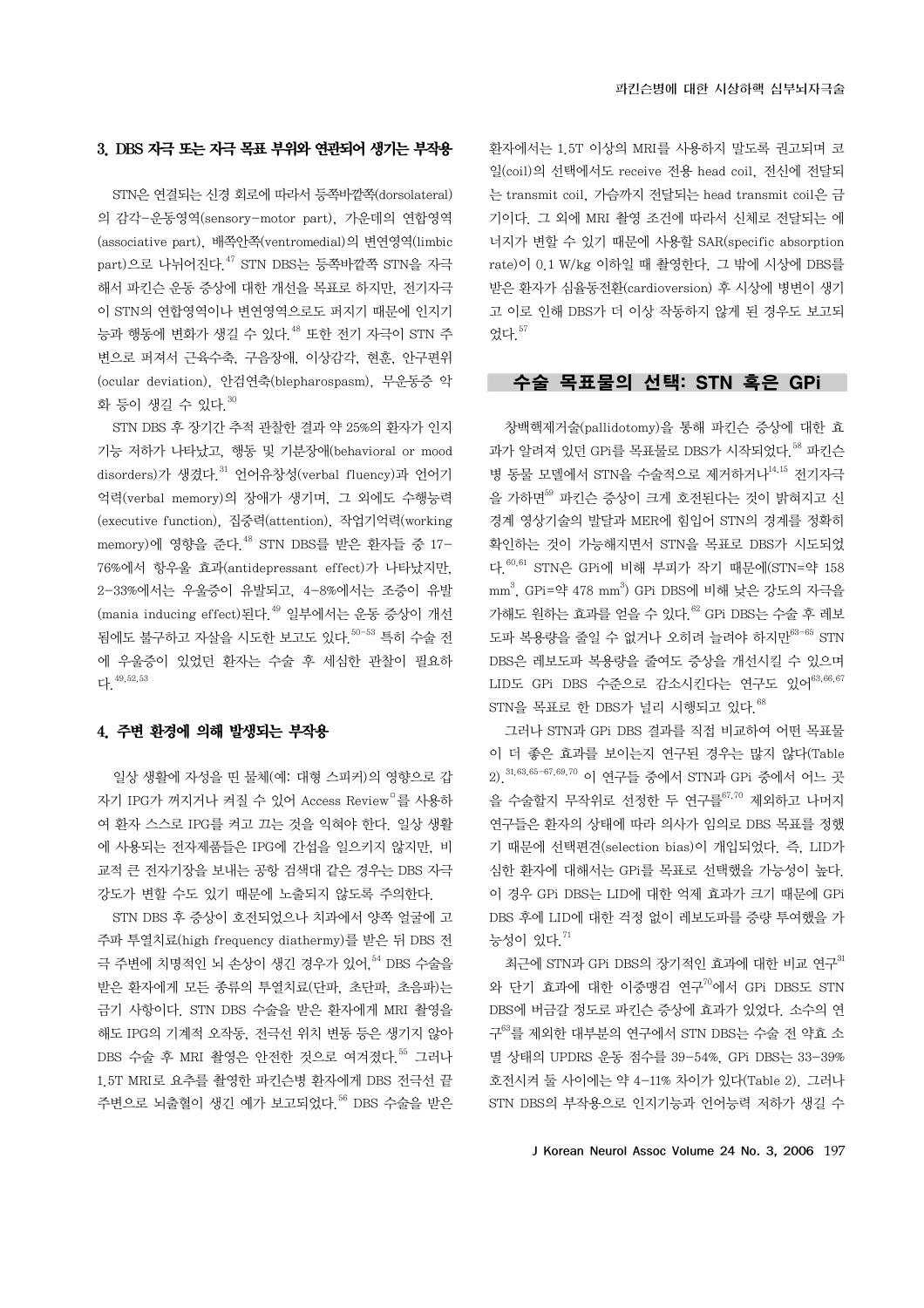| author                | study<br>design | selection<br>of<br>target | duration<br>of<br>follow-up | target     | number<br>of | <b>UPDRS III</b><br>(motor) |              | <b>UPDRS IV</b><br>(dyskinesia) | <b>LED</b> |
|-----------------------|-----------------|---------------------------|-----------------------------|------------|--------------|-----------------------------|--------------|---------------------------------|------------|
| (year)                |                 |                           |                             |            | patients     | <b>OFF</b>                  | ON           | <b>ON</b>                       |            |
| Rodriguez-            | Open label      | Clinician                 | Mean                        | <b>STN</b> | 49           | $-50$                       | $-11$        | $-59$                           | $-34$      |
| Oroz (2005)           | multicenter     |                           | 3.8y                        | GPi        | 20           | $-39$                       | $-5$         | $-72$                           | $+32$      |
| Minguez-              | Open label      | Clinician                 | 1y                          | <b>STN</b> | 10           | $-39$                       | $+14$        | $-42$                           | $-24$      |
| Castellanos<br>(2005) | retrospective   |                           |                             | GPi        | 10           | $-35$                       | $+11$        | $-56$                           | $+9$       |
| Anderson              | Double blind    | Random                    | 1 <sub>y</sub>              | <b>STN</b> | 10           | $-48$                       | $\mathbf{0}$ | $-62$                           | $-38$      |
| (2005)                |                 |                           |                             | GPi        | 10           | $-39$                       | $-6$         | $-89$                           | $-3$       |
| DBS for PD            | Open label      | Clinician                 | 6 m                         | <b>STN</b> | 96           | $-54$                       | $-25$        | $-50$                           | $-37$      |
| study group<br>(2001) |                 |                           |                             | GPi        | 38           | $-33$                       | $-32$        | $-67$                           | $+4$       |
| Krause<br>(2001)      | Open label      | Clinician                 | 1 <sub>y</sub>              | <b>STN</b> | 6            | $-48$                       | $-20$        | $-58$                           | $-19$      |
|                       |                 |                           |                             | GPi        | 12           | $-14$                       | $-5$         | $-58$                           | $+103$     |
| Burchiel<br>(1999)    | Open label      | Random                    | 1 <sub>y</sub>              | <b>STN</b> | 6            | $-44$                       | $-15$        | $-67$                           | $-51$      |
|                       |                 |                           |                             | GPi        | 4            | $-39$                       | $-40$        | $-47$                           | $+6$       |
| Krack                 | Open label      | Clinician                 | 6 m                         | <b>STN</b> | 8            | $-71$                       | $-19$        | $-83$                           | $-56$      |
| (1998)                |                 |                           |                             | GPi        | 5            | $-39$                       | $+14$        | $-87$                           | $+28$      |

**Table 2.** Summary of the results of direct comparison between the efficacy of STN and GPi DBS

STN; subthalamic nucleus, GPi; globus pallidus pars interna, LED; levodopa equivalent dose, y; years, m; months

있다는 것과 LID에 대한 효과가 불확실하다는 것을 고려하면  $GP$ i도 DBS의 목표로 다시 고려할 필요가 있다. $^{68}$ 

# STN DBS 대상 환자

# 1. 수술 시기: 나이와 파킨슨병 이환 기간

수술 받을 때의 나이와 STN DBS의 효과 사이에는 상관이 없 다는 일부 연구가 있지만,<sup>72</sup> 대부분의 다른 연구에서는 나이가 많을수록 STN DBS 효과가 떨어지는 것으로 나타났다.<sup>73-78</sup> 70 세 이상 13명이 포함된 52명의 50대 이상 파킨슨병 환자를 대상 으로 STN DBS의 효과를 조사한 연구에서 70세 이상인 환자들 도 50-60대 환자들처럼 약효 소멸 상태의 운동 능력이 개선되 며 레보도파 투여 용량, LID는 감소하는 것으로 나타났다.<sup>79</sup> 그 러나 70세 이상인 환자에게서 운동 능력 개선 효과와 레보도파 감량은 50-60대 환자에 비해서 적었고, 수술 후 약효 작동 상 태의 UPDRS 운동 점수는 26%, ADL 점수는 42% 나빠졌다. 특 히 50-60대 환자에서 약효 작동 상태 때 나타나는 체간 증상은 수술 후 변화가 없었지만, 70세 이상 환자는 악화되기 때문에 70세 이상의 고령 환자이면서 상당한 체간 증상을 보이면 수술

198 J Korean Neurol Assoc Volume 24 No. 3, 2006

대상에서 제외시키는 것이 바람직하다.

파킨슨병 환자의 적절한 수술 시점을 결정하는 것은 매우 중 요하다. 질병 이환 기간이 짧을수록 수술 효과가 좋으며, 질병 이 진행함에 따라 비도파민성 신경계의 손상이 동반되어 DBS 효과가 떨어지기 때문에 가급적 젊은 나이에 일찍 수술을 하는 것이 좋다.75,80 그러나 질병의 초기에는 다계통위축증(multiple system atrophy; MSA) 환자가 파킨슨병으로 오진될 가능성이  $25\%$ 에 달하는 것으로 알려져 있다.  $81$  또한 증상이 경미한 경우 에 DBS를 시행하면 증상 개선은 미미하고 수술에 따른 부작용 이 더 클 수도 있다. 그러므로 발병하고 나서 진단에 확신이 설 정도의 시간이 지난 뒤 약물치료만으로는 일정 수준 이상의 독 립적인 생활을 영위할 수 없다고 판단될 때 수술을 고려한다. CAPSIT-PD (Core Assessment Program for Surgical Interventional Therapies in Parkinson's Disease)도 발병 후 5년 이상 경과된 환자를 수술 대상으로 할 것을 권고하고 있다.<sup>77</sup>

# 2. 레보도파에 대한 반응성

수술 전 레보도파에 반응하는 정도는 파킨슨병 진단에 중요 할 뿐만 아니라 수술 후 어느 정도 증상이 개선될지 예측하는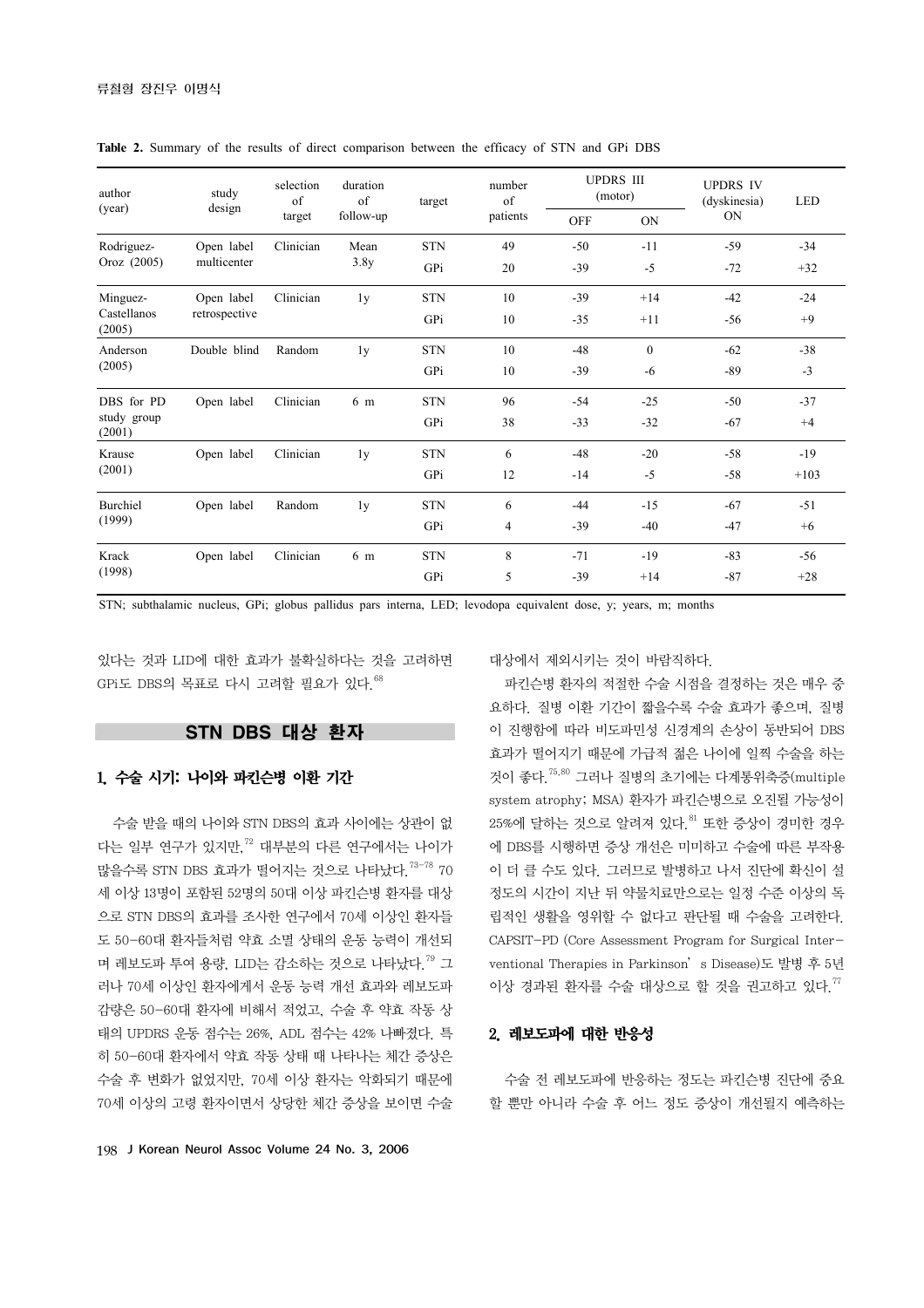기준이 된다.72,73,75,76,82 레보도파에 대한 반응 정도를 측정하는 방법은 다양하다. 고용량의 레보도파를 투여한 다음 반응 정도 를 보기도 하지만, 환자가 일상적으로 복용하는 용량을 투여했 을 때 호전되는 UPDRS 운동 점수가 수술 후 호전되는 정도와 상관관계가 있기 때문에 일상 용량을 투여한 다음 반응 정도를 보기도 한다.72 CAPSIT-PD는 밤 동안 12시간 정도 약물을 중 단한 뒤 아침에 레보도파를 투여해 UPDRS 운동 점수가 33% 이 상 호전될 때 레보도파에 반응하는 것으로 정했다.<sup>77</sup> 수술 전 apomorphine에 대한 반응이 클수록 DBS에 대한 반응도 크기 때문에 apomorphine test도 수술 대상 환자 선정에 이용된 다.83 LID의 심한 정도는 수술 효과를 예측하는데 도움이 되지 않는 것으로 알려져 있다.75 약효 작동 기간 동안에도 호전되지 않는 보행동결이나 자세불안정 같은 체간 증상이 있으면 STN DBS에 의해서도 호전되지 않을 가능성이 크다는 사실을 수술 전에 환자와 가족들에게 알려 주는 것이 중요하다.75,82,84

# 3. 인지기능 장애

경도일지라도 인지기능 장애가 있는 환자는 수술 후에 전반 적인 운동능력은 호전되지만 보행장애와 자세불안이 더 심해지 는 경우가 흔하고 인지기능도 급격히 나빠질 수 있기 때문에 가 볍더라도 치매가 있으면 수술 대상에서 제외하는 것을 고려해 야 한다.75,85 CAPSIT-PD는 MDRS(Mattis Dementia Rating Scale) 130 혹은 120 이상을 수술 대상 선정의 기준으로 제시했 다<sup>77</sup> Benabid 등<sup>76</sup>은 MMSE (Mini Mental State Examination score) 24점 미만, MDRS 130점 미만의 인지장애가 있는 환자 들은 수술 대상에서 제외했다.

# 4. 그 밖에 특별한 경우

MSA 환자의 30% 정도는 초기에 레보도파 치료에 반응하 고,  $86$  이들 중 80%는 2년 후에 LID가 생기기 때문에 파킨슨병 으로 오진되기 쉽다.87 파킨슨병으로 진단되어 STN DBS를 받 은 환자들 중 사망 후 부검을 통해 MSA로 확진되었거나.  $88,89$ MRI에 전형적인 MSA 소견을 보였던 환자들이 보고되었다.  $90$ 이들은 장기간 레보도파 치료에 좋은 반응을 보였고, 전형적인 LID와 motor fluctuation이 있었으나 STN DBS에는 반응하지 않았다. 부검으로 확진된 MSA 환자에게 양측 GPi DBS를 시행 한 경우가 있었는데 UPDRS 운동 점수가 25% 정도 호전되었고  $LID$ 가 거의 사라져서 STN DBS와는 차이가 있었다.  $91$  PSP 화자 는 STN DBS에 전혀 반응하지 않는다. 92 Parkin 유전자의 돌연 변이에 의한 파킨슨 증후군 환자는 STN DBS에 매우 좋은 반응

을 보였다. 93,94

수술 전에 편측 창백핵제거술, <sup>95,96</sup> 편측 Vim 시상제거술, 편 측 혹은 양측 Vim DBS,97 양측 GPi DBS98 등 STN 이외의 다 른 부위에 이미 뇌정위수술을 받았더라도 STN DBS의 효과에 는 영향이 없는 것으로 알려져 있다. 그러나 양측 창백핵제거술 을 받았던 환자에게 STN DBS를 했더니 효과가 없었다는 보고 가 있다. 99

일반적으로 심장박동기를 장착한 환자에게도 DBS 수술은 가 능하다.100,101 다만 수술 전 뇌정위 좌표를 정하기 위한 MRI 촬 영이 심장박동기에 영향을 미칠 염려가 있기 때문에 CT를 이용 해서 좌표를 정하고 MER로 STN의 위치를 확인하는 것이 좋 다.101 IPG와 심장박동기 사이에 심각한 간섭은 없는 것으로 알 려져 있지만 6인치 이상 거리를 두는 것이 좋다.101 보통 한쪽 쇄 골 아래쪽에 심장박동기를 삽입하기 때문에 Kinetra처럼 양쪽 STN을 한 개의 IPG로 자극할 수 있는 시스템을, 심박동기가 설 치된 반대쪽 가슴에 삽입하는 것이 이상적이며 Soletra처럼 두 개의 IPG가 필요한 경우에는 심박동기 설치 반대 쪽은 흉벽에, 심박동기가 설치된 쪽은 좀더 긴 연장선을 이용해서 복벽에 IPG를 삽입한다.

결 론

파킨슨병 환자에게서 STN DBS로 좋은 효과를 얻기 위해서 는 지난 10여 년 동안 축적된 결과 분석을 통해 STN DBS 대상 환자를 선정하는 정확한 기준이 마련되어야 한다. STN DBS는 약효 소멸 기간 동안의 운동 능력 및 이상운동증 개선에는 확실 한 효과가 있으나, 약효 작동 기간 동안의 운동 능력 개선에는 일정한 효과를 나타내기 어렵다는 사실이 알려졌다. 따라서 STN DBS 대상 환자를 선정하기 위해서는 장기간 경과 관찰을 통해 파킨슨병으로 확인된 환자들이 약효 작동 및 약효 소멸 기 간 동안 어떤 운동 장애를 보이는지 세밀히 관찰해야 한다. 약 효 소멸 기간 동안에 STN DBS에 잘 반응하는 운동 증상이 주 증상인 환자를 선정하고, 환자와 가족들에게 수술 후 기대되는 효과를 정확히 알려 준 다음에 수술을 시행하는 것이 중요하다.

# **REFERENCES**

- 1. Meyers R. Surgical experiments in the therapy of certain 'extrapyramidal' diseases: a current evaluation. *Acta Neurol Scand Suppl* 1951;67:1-42.
- 2. Cooper IS. Ligation of the anterior choroidal artery for involuntary movements; parkinsonism. *Psychiatr Q* 1953;27:317-319.
- 3. Hassler R, Riechert T. Indications and localization of stereotactic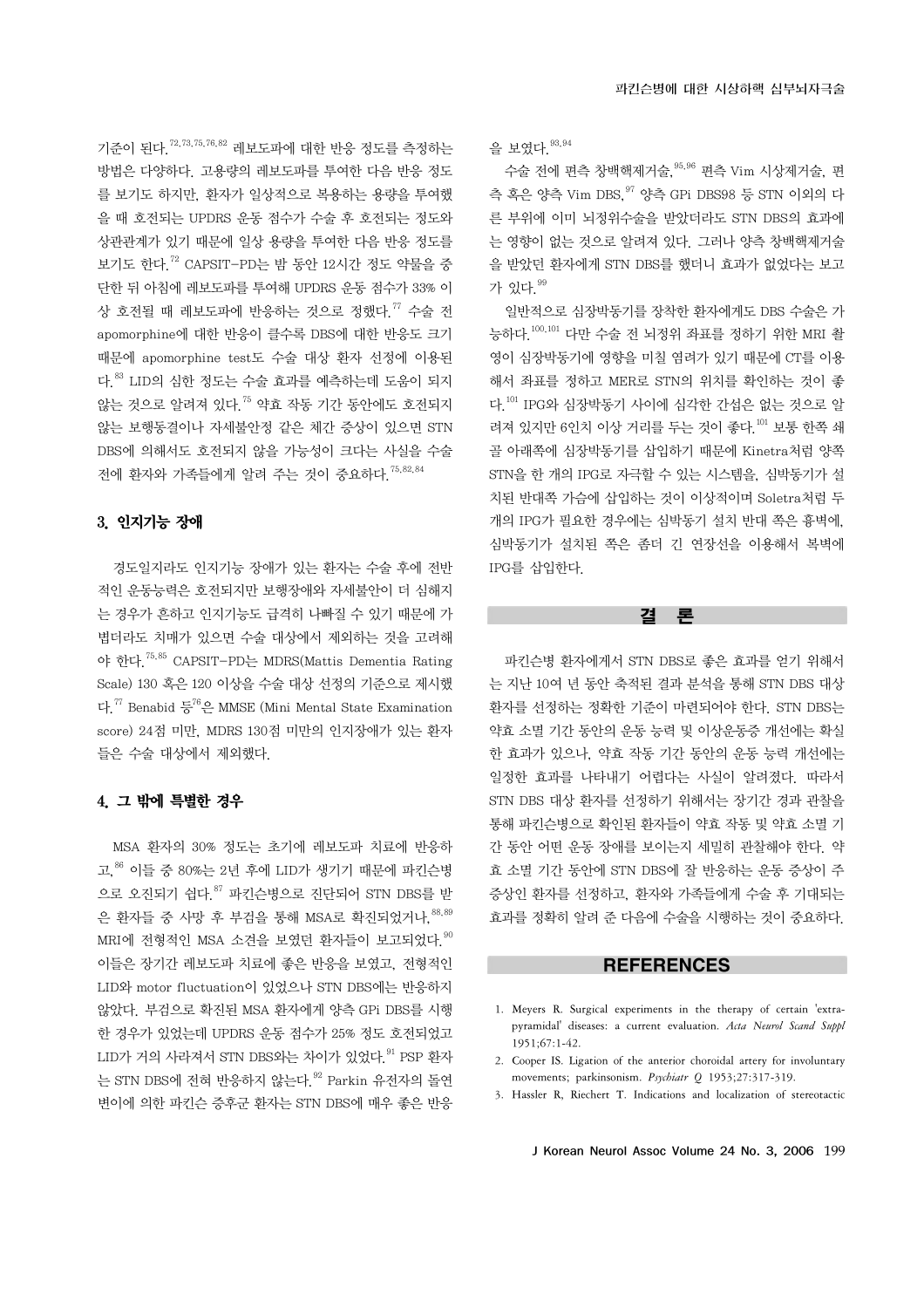brain operations. *Nervenarzt* 1954;25:441-447.

- 4. Speelman JD, Bosch DA. Resurgence of functional neurosurgery for Parkinson's disease: a historical perspective. *Mov Disord* 1998;13:582-588.
- 5. Kim WC, Oh SH, Kim HS, Lyoo CH, Lee JG, Chang JW, et al. The Effect of Subthalamic Nucleus Stimulation in Patients with Advanced Idiopathic Parkinson's disease. *J Korean Neurol Assoc* 2002;20:234-242.
- 6. Albin RL, Young AB, Penney JB. The functional anatomy of basal ganglia disorders. *Trends Neurosci* 1989;12:366-375.
- 7. DeLong MR. Primate models of movement disorders of basal ganglia origin. *Trends Neurosci* 1990;13:281-285.
- 8. Mitchell IJ, Clarke CE, Boyce S, Robertson RG, Peggs D, Sambrook MA, et al. Neural mechanisms underlying parkinsonian symptoms based upon regional uptake of 2-deoxyglucose in monkeys exposed to 1-methyl-4-phenyl-1,2,3,6-tetrahydropyridine. *Neuroscience* 1989;32:213-226.
- 9. Vila M, Levy R, Herrero MT, Ruberg M, Faucheux B, Obeso JA, et al. Consequences of nigrostriatal denervation on the functioning of the basal ganglia in human and nonhuman primates: an in situ hybridization study of cytochrome oxidase subunit I mRNA. *J Neurosci* 1997;17:765-773.
- 10. Bergman H, Wichmann T, Karmon B, DeLong MR. The primate subthalamic nucleus. II. Neuronal activity in the MPTP model of parkinsonism. *J Neurophysiol* 1994;72:507-520.
- 11. Filion M, Tremblay L. Abnormal spontaneous activity of globus pallidus neurons in monkeys with MPTP-induced parkinsonism. *Brain Res* 1991;547:142-151.
- 12. Hutchison WD, Allan RJ, Opitz H, Levy R, Dostrovsky JO, Lang AE, et al. Neurophysiological identification of the subthalamic nucleus in surgery for Parkinson's disease. *Ann Neurol* 1998;44: 622-628.
- 13. Filion M, Tremblay L, Bedard PJ. Effects of dopamine agonists on the spontaneous activity of globus pallidus neurons in monkeys with MPTP-induced parkinsonism. *Brain Res* 1991;547:152-161.
- 14. Aziz TZ, Peggs D, Sambrook MA, Crossman AR. Lesion of the subthalamic nucleus for the alleviation of 1-methyl-4-phenyl-1,2,3,6-tetrahydropyridine (MPTP)-induced parkinsonism in the primate. *Mov Disord* 1991;6:288-292.
- 15. Bergman H, Wichmann T, DeLong MR. Reversal of experimental parkinsonism by lesions of the subthalamic nucleus. *Science* 1990; 249:1436-1438.
- 16. Levy R, Lang AE, Dostrovsky JO, Pahapill P, Romas J, Saint-Cyr J, et al. Lidocaine and muscimol microinjections in subthalamic nucleus reverse Parkinsonian symptoms. *Brain* 2001;124:2105- 2118.
- 17. Patel NK, Heywood P, O'Sullivan K, McCarter R, Love S, Gill SS. Unilateral subthalamotomy in the treatment of Parkinson's disease. *Brain* 2003;126:1136-1145.
- 18. Filali M, Hutchison WD, Palter VN, Lozano AM, Dostrovsky JO. Stimulation-induced inhibition of neuronal firing in human subthalamic nucleus. *Exp Brain Res* 2004;156:274-281.
- 19. Lozano AM, Dostrovsky J, Chen R, Ashby P. Deep brain stimulation for Parkinson's disease: disrupting the disruption. *Lancet Neurol* 2002;1:225-231.
- 20. Welter ML, Houeto JL, Bonnet AM, Bejjani PB, Mesnage V, Dormont D, et al. Effects of high-frequency stimulation on

subthalamic neuronal activity in parkinsonian patients. *Arch Neurol* 2004;61:89-96.

- 21. Salin P, Manrique C, Forni C, Kerkerian-Le Goff L. Highfrequency stimulation of the subthalamic nucleus selectively reverses dopamine denervation-induced cellular defects in the output structures of the basal ganglia in the rat. *J Neurosci* 2002;22:5137-5148.
- 22. Tai CH, Boraud T, Bezard E, Bioulac B, Gross C, Benazzouz A. Electrophysiological and metabolic evidence that high-frequency stimulation of the subthalamic nucleus bridles neuronal activity in the subthalamic nucleus and the substantia nigra reticulata. *Faseb J* 2003;17:1820-1830.
- 23. Ranck JB Jr. Which elements are excited in electrical stimulation of mammalian central nervous system: a review. *Brain Res* 1975; 98:417-440.
- 24. Dostrovsky JO, Lozano AM. Mechanisms of deep brain stimulation. *Mov Disord* 2002;17 Suppl 3:63-68.
- 25. Stefani A, Fedele E, Galati S, Pepicelli O, Frasca S, Pierantozzi M, et al. Subthalamic stimulation activates internal pallidus: evidence from cGMP microdialysis in PD patients. *Ann Neurol* 2005;57: 448-452.
- 26. Garcia L, D'Alessandro G, Bioulac B, Hammond C. Highfrequency stimulation in Parkinson's disease: more or less? *Trends Neurosci* 2005;28:209-216.
- 27. Garcia L, Audin J, D'Alessandro G, Bioulac B, Hammond C. Dual effect of high-frequency stimulation on subthalamic neuron activity. *J Neurosci* 2003;23:8743-8751.
- 28. Benabid AL, Koudsie A, Benazzouz A, Le Bas JF, Pollak P. Imaging of subthalamic nucleus and ventralis intermedius of the thalamus. *Mov Disord* 2002;17 Suppl 3:123-129.
- 29. Bejjani BP, Dormont D, Pidoux B, Yelnik J, Damier P, Arnulf I, et al. Bilateral subthalamic stimulation for Parkinson's disease by using three-dimensional stereotactic magnetic resonance imaging and electrophysiological guidance. *J Neurosurg* 2000;92:615-625.
- 30. Pollak P, Krack P, Fraix V, Mendes A, Moro E, Chabardes S, et al. Intraoperative micro- and macrostimulation of the subthalamic nucleus in Parkinson's disease. *Mov Disord* 2002;17 Suppl 3:155- 161.
- 31. Rodriguez-Oroz MC, Obeso JA, Lang AE, Houeto JL, Pollak P, Rehncrona S, et al. Bilateral deep brain stimulation in Parkinson's disease: a multicentre study with 4 years follow-up. *Brain* 2005; 128:2240-2249.
- 32. Capecci M, Ricciuti RA, Burini D, Bombace VG, Provinciali L, Iacoangeli M, et al. Functional improvement after subthalamic stimulation in Parkinson's disease: a non-equivalent controlled study with 12-24 month follow up. *J Neurol Neurosurg Psychiatry* 2005;76:769-774.
- 33. Visser-Vandewalle V, van der Linden C, Temel Y, Celik H, Ackermans L, Spincemaille G, et al. Long-term effects of bilateral subthalamic nucleus stimulation in advanced Parkinson disease: a four year follow-up study. *Parkinsonism Relat Disord* 2005;11: 157-165.
- 34. Rodriguez-Oroz MC, Zamarbide I, Guridi J, Palmero MR, Obeso JA. Efficacy of deep brain stimulation of the subthalamic nucleus in Parkinson's disease 4 years after surgery: double blind and open label evaluation. *J Neurol Neurosurg Psychiatry* 2004;75:1382-1385.
- 35. Krause M, Fogel W, Mayer P, Kloss M, Tronnier V. Chronic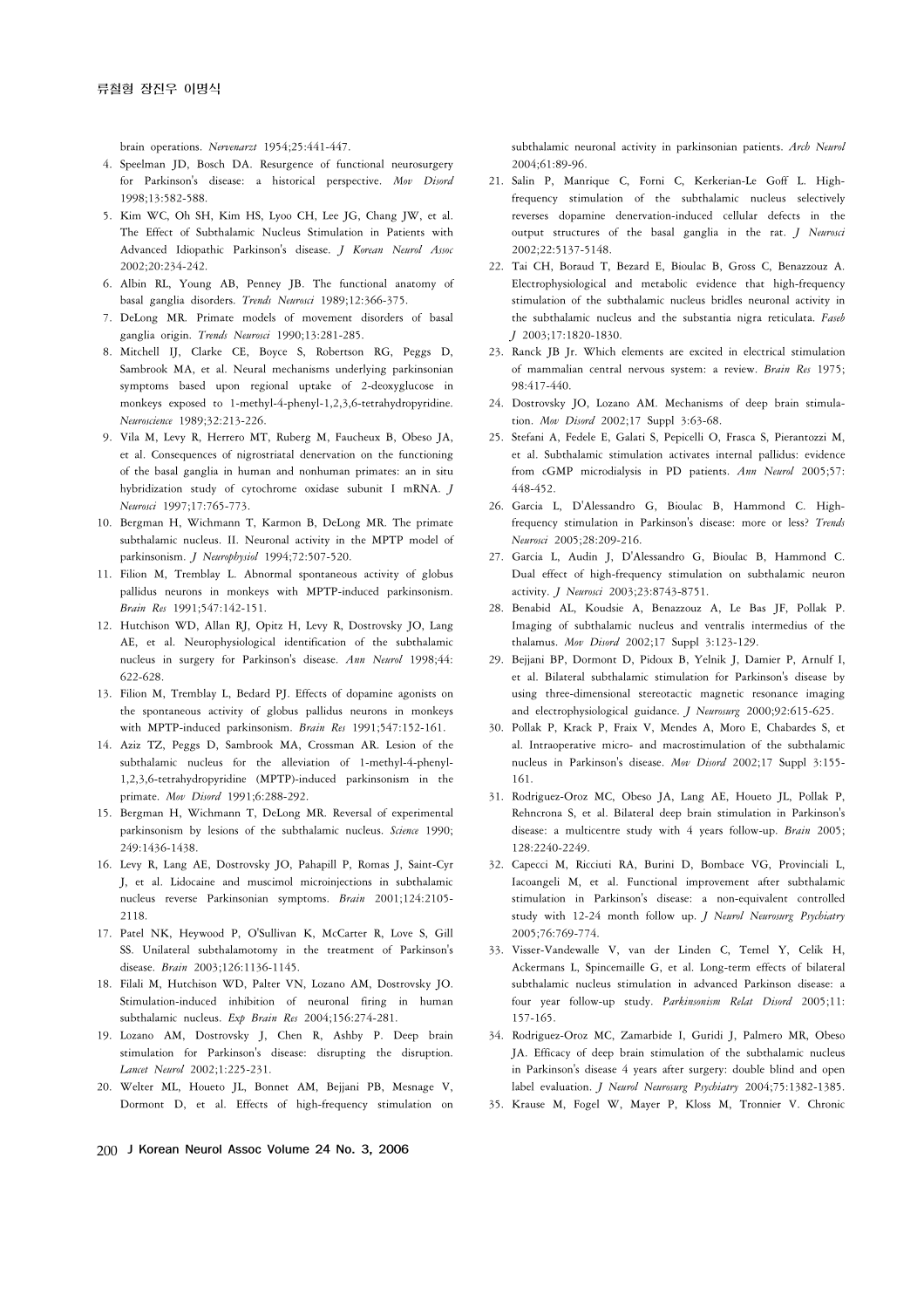inhibition of the subthalamic nucleus in Parkinson's disease. *J Neurol Sci* 2004;219:119-124.

- 36. Krack P, Batir A, Van Blercom N, Chabardes S, Fraix V, Ardouin C, et al. Five-year follow-up of bilateral stimulation of the subthalamic nucleus in advanced Parkinson's disease. *N Engl J Med* 2003;349:1925-1934.
- 37. Herzog J, Volkmann J, Krack P, Kopper F, Potter M, Lorenz D, et al. Two-year follow-up of subthalamic deep brain stimulation in Parkinson's disease. *Mov Disord* 2003;18:1332-1337.
- 38. Pahwa R, Wilkinson SB, Overman J, Lyons KE. Bilateral subthalamic stimulation in patients with Parkinson disease: longterm follow up. *J Neurosurg* 2003;99:71-77.
- 39. Kleiner-Fisman G, Fisman DN, Sime E, Saint-Cyr JA, Lozano AM, Lang AE. Long-term follow up of bilateral deep brain stimulation of the subthalamic nucleus in patients with advanced Parkinson disease. *J Neurosurg* 2003;99:489-495.
- 40. Lyons KE, Wilkinson SB, Overman J, Pahwa R. Surgical and hardware complications of subthalamic stimulation: a series of 160 procedures. *Neurology* 2004;63:612-616.
- 41. Benabid AL, Le Bas JF, Grand S, Krack P, Chabardes S, Fraix V, et al. Deep brain stimulation for Parkinson's disease. In: Schapira AHV, Olanow CW, editors. *Principles of treatment in Parkinson's disease.* 1st ed. Philadelphia, PA: Butterworth-Heinemann/Elsevier. 2005;169-191.
- 42. Joint C, Nandi D, Parkin S, Gregory R, Aziz T. Hardware-related problems of deep brain stimulation. *Mov Disord* 2002;17 Suppl 3:175-180.
- 43. Oh MY, Abosch A, Kim SH, Lang AE, Lozano AM. Long-term hardware-related complications of deep brain stimulation. *Neurosurgery* 2002;50:1268-1274.
- 44. Yianni J, Nandi D, Shad A, Bain P, Gregory R, Aziz T. Increased risk of lead fracture and migration in dystonia compared with other movement disorders following deep brain stimulation. *J Clin Neurosci* 2004;11:243-245.
- 45. Alex Mohit A, Samii A, Slimp JC, Grady MS, Goodkin R. Mechanical failure of the electrode wire in deep brain stimulation. *Parkinsonism Relat Disord* 2004;10:153-156.
- 46. Lyoo CH, Chang JW, Lee MS. Inadequate Efficacy of Deep Brain Stimulation in a Patient with Parkinson's disease due to Partial Breakage of Electrode Lead. *J Korean Neurol Assoc* 2005;23:820- 822.
- 47. Hamani C, Saint-Cyr JA, Fraser J, Kaplitt M, Lozano AM. The subthalamic nucleus in the context of movement disorders. *Brain* 2004;127:4-20.
- 48. Temel Y, Blokland A, Steinbusch HW, Visser-Vandewalle V. The functional role of the subthalamic nucleus in cognitive and limbic circuits. *Prog Neurobiol* 2005;76:393-413.
- 49. Takeshita S, Kurisu K, Trop L, Arita K, Akimitsu T, Verhoeff NP. Effect of subthalamic stimulation on mood state in Parkinson's disease: evaluation of previous facts and problems. *Neurosurg Rev* 2005;28:179-186.
- 50. Thobois S, Mertens P, Guenot M, Hermier M, Mollion H, Bouvard M, et al. Subthalamic nucleus stimulation in Parkinson's disease: clinical evaluation of 18 patients. *J Neurol* 2002;249:529- 534.
- 51. Berney A, Vingerhoets F, Perrin A, Guex P, Villemure JG, Burkhard PR, et al. Effect on mood of subthalamic DBS for

Parkinson's disease: a consecutive series of 24 patients. *Neurology* 2002;59:1427-1429.

- 52. Houeto JL, Mesnage V, Mallet L, Pillon B, Gargiulo M, du Moncel ST, et al. Behavioural disorders, Parkinson's disease and subthalamic stimulation. *J Neurol Neurosurg Psychiatry* 2002;72:701- 707.
- 53. Doshi PK, Chhaya N, Bhatt MH. Depression leading to attempted suicide after bilateral subthalamic nucleus stimulation for Parkinson's disease. *Mov Disord* 2002;17:1084-1085.
- 54. Nutt JG, Anderson VC, Peacock JH, Hammerstad JP, Burchiel KJ. DBS and diathermy interaction induces severe CNS damage. *Neurology* 2001;56:1384-1386.
- 55. Uitti RJ, Tsuboi Y, Pooley RA, Putzke JD, Turk MF, Wszolek ZK, et al. Magnetic resonance imaging and deep brain stimulation. *Neurosurgery* 2002;51:1423-1428.
- 56. Henderson JM, Tkach J, Phillips M, Baker K, Shellock FG, Rezai AR. Permanent neurological deficit related to magnetic resonance imaging in a patient with implanted deep brain stimulation electrodes for Parkinson's disease: case report. *Neurosurgery* 2005; 57:E1063.
- 57. Yamamoto T, Katayama Y, Fukaya C, Kurihara J, Oshima H, Kasai M. Thalamotomy caused by cardioversion in a patient treated with deep brain stimulation. *Stereotact Funct Neurosurg* 2000;74:73-82.
- 58. Ghika J, Villemure JG, Fankhauser H, Favre J, Assal G, Ghika-Schmid F. Efficiency and safety of bilateral contemporaneous pallidal stimulation (deep brain stimulation) in levodopa-responsive patients with Parkinson's disease with severe motor fluctuations: a 2-year follow-up review. *J Neurosurg* 1998;89:713-718.
- 59. Benazzouz A, Gross C, Feger J, Boraud T, Bioulac B. Reversal of rigidity and improvement in motor performance by subthalamic high-frequency stimulation in MPTP-treated monkeys. *Eur J Neurosci* 1993;5:382-389.
- 60. Benabid AL, Pollak P, Gross C, Hoffmann D, Benazzouz A, Gao DM, et al. Acute and long-term effects of subthalamic nucleus stimulation in Parkinson's disease. *Stereotact Funct Neurosurg* 1994;62:76-84.
- 61. Limousin P, Pollak P, Benazzouz A, Hoffmann D, Le Bas JF, Broussolle E, et al. Effect of parkinsonian signs and symptoms of bilateral subthalamic nucleus stimulation. *Lancet* 1995;345:91-95.
- 62. Yelnik J. Functional anatomy of the basal ganglia. *Mov Disord* 2002;17 Suppl 3:15-21.
- 63. Krack P, Pollak P, Limousin P, Hoffmann D, Xie J, Benazzouz A, et al. Subthalamic nucleus or internal pallidal stimulation in young onset Parkinson's disease. *Brain* 1998;121:451-457.
- 64. Krack P, Poepping M, Weinert D, Schrader B, Deuschl G. Thalamic, pallidal, or subthalamic surgery for Parkinson's disease? *J Neurol* 2000;247 Suppl 2:122-134.
- 65. DBS\_Study\_Group. Deep-brain stimulation of the subthalamic nucleus or the pars interna of the globus pallidus in Parkinson's disease. *N Engl J Med* 2001;345:956-963.
- 66. Krause M, Fogel W, Heck A, Hacke W, Bonsanto M, Trenkwalder C, et al. Deep brain stimulation for the treatment of Parkinson's disease: subthalamic nucleus versus globus pallidus internus. *J Neurol Neurosurg Psychiatry* 2001;70:464-470.
- 67. Burchiel KJ, Anderson VC, Favre J, Hammerstad JP. Comparison of pallidal and subthalamic nucleus deep brain stimulation for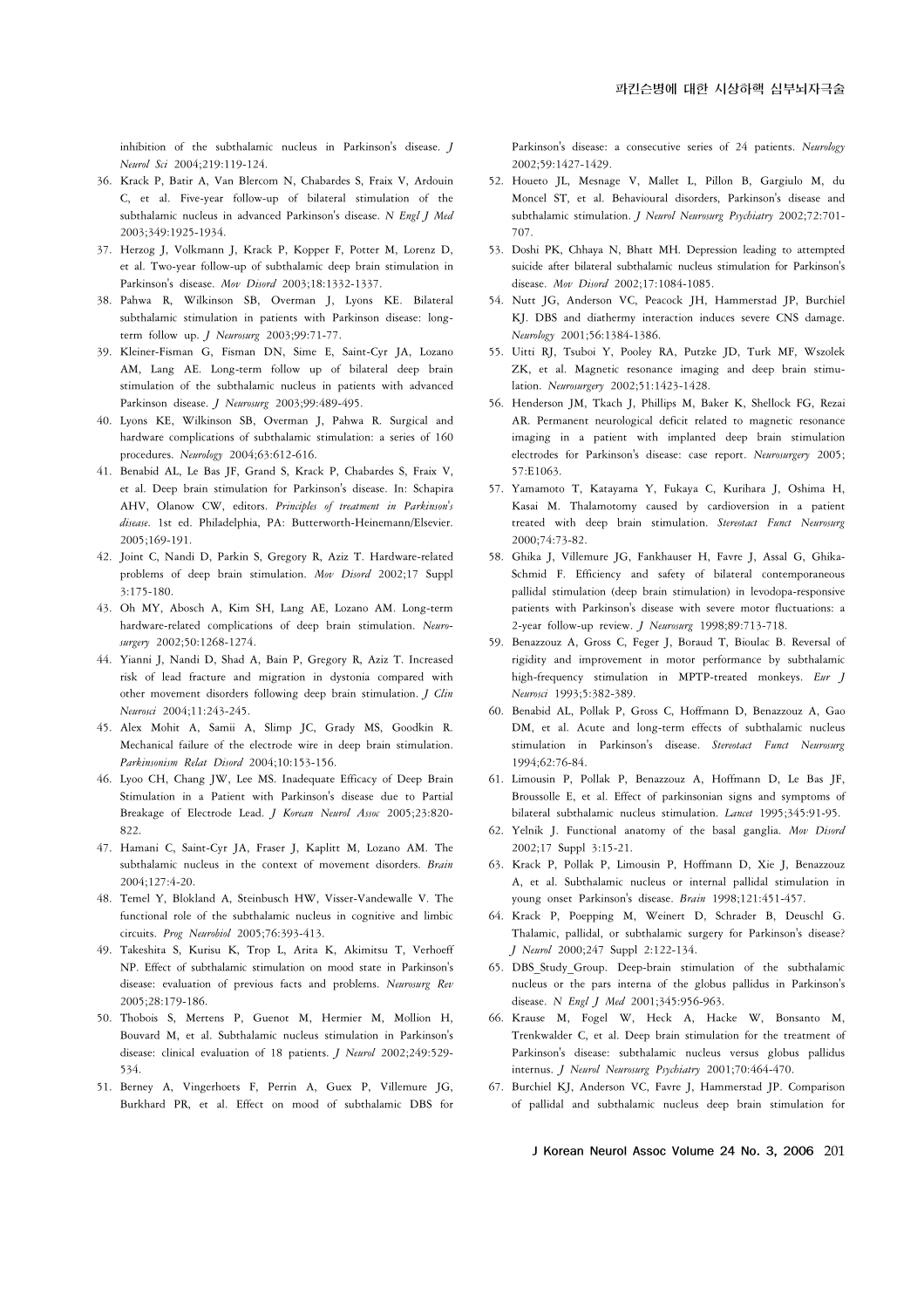advanced Parkinson's disease: results of a randomized, blinded pilot study. *Neurosurgery* 1999;45:1375-1382.

- 68. Okun MS, Foote KD. Subthalamic nucleus vs globus pallidus interna deep brain stimulation, the rematch: will pallidal deep brain stimulation make a triumphant return? *Arch Neurol* 2005;62: 533-536.
- 69. Minguez-Castellanos A, Escamilla-Sevilla F. Pallidal vs subthalamic deep brain stimulation for Parkinson disease: winner and loser or a sharing of honors? *Arch Neurol* 2005;62:1642-1643; author reply 1643.
- 70. Anderson VC, Burchiel KJ, Hogarth P, Favre J, Hammerstad JP. Pallidal vs subthalamic nucleus deep brain stimulation in Parkinson disease. *Arch Neurol* 2005;62:554-560.
- 71. Minguez-Castellanos A, Escamilla-Sevilla F, Katati MJ, Martin-Linares JM, Meersmans M, Ortega-Moreno A, et al. Different patterns of medication change after subthalamic or pallidal stimulation for Parkinson's disease: target related effect or selection bias? *J Neurol Neurosurg Psychiatry* 2005;76:34-39.
- 72. Pahwa R, Wilkinson SB, Overman J, Lyons KE. Preoperative clinical predictors of response to bilateral subthalamic stimulation in patients with Parkinson's disease. *Stereotact Funct Neurosurg* 2005; 83:80-83.
- 73. Lang AE, Widner H. Deep brain stimulation for Parkinson's disease: patient selection and evaluation. *Mov Disord* 2002;17 Suppl 3:94-101.
- 74. Broggi G, Franzini A, Marras C, Romito L, Albanese A. Surgery of Parkinson's disease: inclusion criteria and follow-up. *Neurol Sci* 2003;24 Suppl 1:38-40.
- 75. Welter ML, Houeto JL, Tezenas du Montcel S, Mesnage V, Bonnet AM, Pillon B, et al. Clinical predictive factors of subthalamic stimulation in Parkinson's disease. *Brain* 2002;125: 575-583.
- 76. Benabid AL, Krack PP, Benazzouz A, Limousin P, Koudsie A, Pollak P. Deep brain stimulation of the subthalamic nucleus for Parkinson's disease: methodologic aspects and clinical criteria. *Neurology* 2000;55:S40-44.
- 77. Defer GL, Widner H, Marie RM, Remy P, Levivier M. Core assessment program for surgical interventional therapies in Parkinson's disease (CAPSIT-PD). *Mov Disord* 1999;14:572-584.
- 78. Kumar R, Lozano AM, Kim YJ, Hutchison WD, Sime E, Halket E, et al. Double-blind evaluation of subthalamic nucleus deep brain stimulation in advanced Parkinson's disease. *Neurology* 1998; 51:850-855.
- 79. Russmann H, Ghika J, Villemure JG, Robert B, Bogousslavsky J, Burkhard PR, et al. Subthalamic nucleus deep brain stimulation in Parkinson disease patients over age 70 years. *Neurology* 2004;63: 1952-1954.
- 80. Braak H, Del Tredici K, Rub U, de Vos RA, Jansen Steur EN, Braak E. Staging of brain pathology related to sporadic Parkinson's disease. *Neurobiol Aging* 2003;24:197-211.
- 81. Litvan I, MacIntyre A, Goetz CG, Wenning GK, Jellinger K, Verny M, et al. Accuracy of the clinical diagnoses of Lewy body disease, Parkinson disease, and dementia with Lewy bodies: a clinicopathologic study. *Arch Neurol* 1998;55:969-978.
- 82. Charles PD, Van Blercom N, Krack P, Lee SL, Xie J, Besson G, et al. Predictors of effective bilateral subthalamic nucleus stimulation for PD. *Neurology* 2002;59:932-934.
- 83. Pinter MM, Alesch F, Murg M, Helscher RJ, Binder H. Apomorphine test: a predictor for motor responsiveness to deep brain stimulation of the subthalamic nucleus. *J Neurol* 1999;246:907- 913.
- 84. Stolze H, Klebe S, Poepping M, Lorenz D, Herzog J, Hamel W, et al. Effects of bilateral subthalamic nucleus stimulation on parkinsonian gait. *Neurology* 2001;57:144-146.
- 85. Jarraya B, Bonnet AM, Duyckaerts C, Houeto JL, Cornu P, Hauw JJ, et al. Parkinson's disease, subthalamic stimulation, and selection of candidates: a pathological study. *Mov Disord* 2003; 18:1517-1520.
- 86. Wenning GK, Tison F, Ben Shlomo Y, Daniel SE, Quinn NP. Multiple system atrophy: a review of 203 pathologically proven cases. *Mov Disord* 1997;12:133-147.
- 87. Boesch SM, Wenning GK, Ransmayr G, Poewe W. Dystonia in multiple system atrophy. *J Neurol Neurosurg Psychiatry* 2002;72: 300-303.
- 88. Chou KL, Forman MS, Trojanowski JQ, Hurtig HI, Baltuch GH. Subthalamic nucleus deep brain stimulation in a patient with levodopa-responsive multiple system atrophy. Case report. *J Neurosurg* 2004;100:553-556.
- 89. Lezcano E, Gomez-Esteban JC, Zarranz JJ, Alcaraz R, Atares B, Bilbao G, et al. Parkinson's disease-like presentation of multiple system atrophy with poor response to STN stimulation: a clinicopathological case report. *Mov Disord* 2004;19:973-977.
- 90. Tarsy D, Apetauerova D, Ryan P, Norregaard T. Adverse effects of subthalamic nucleus DBS in a patient with multiple system atrophy. *Neurology* 2003;61:247-249.
- 91. Huang Y, Garrick R, Cook R, O'Sullivan D, Morris J, Halliday GM. Pallidal stimulation reduces treatment-induced dyskinesias in "minimal-change" multiple system atrophy. *Mov Disord* 2005;20: 1042-1047.
- 92. Okun MS, Tagliati M, Pourfar M, Fernandez HH, Rodriguez RL, Alterman RL, et al. Management of referred deep brain stimulation failures: a retrospective analysis from 2 movement disorders centers. *Arch Neurol* 2005;62:1250-1255.
- 93. Capecci M, Passamonti L, Annesi F, Annesi G, Bellesi M, Candiano IC, et al. Chronic bilateral subthalamic deep brain stimulation in a patient with homozygous deletion in the parkin gene. *Mov Disord* 2004;19:1450-1452.
- 94. Romito LM, Contarino MF, Ghezzi D, Franzini A, Garavaglia B, Albanese A. High frequency stimulation of the subthalamic nucleus is efficacious in Parkin disease. *J Neurol* 2005;252:208- 211.
- 95. Mogilner AY, Sterio D, Rezai AR, Zonenshayn M, Kelly PJ, Beric A. Subthalamic nucleus stimulation in patients with a prior pallidotomy. *J Neurosurg* 2002;96:660-665.
- 96. Kleiner-Fisman G, Fisman DN, Zamir O, Dostrovsky JO, Sime E, Saint-Cyr JA, et al. Subthalamic nucleus deep brain stimulation for parkinson's disease after successful pallidotomy: clinical and electrophysiological observations. *Mov Disord* 2004;19:1209-1214.
- 97. Fraix V, Pollak P, Moro E, Chabardes S, Xie J, Ardouin C, et al. Subthalamic nucleus stimulation in tremor dominant parkinsonian patients with previous thalamic surgery. *J Neurol Neurosurg Psychiatry* 2005;76:246-248.
- 98. Houeto JL, Bejjani PB, Damier P, Staedler C, Bonnet AM, Pidoux B, et al. Failure of long-term pallidal stimulation corrected by